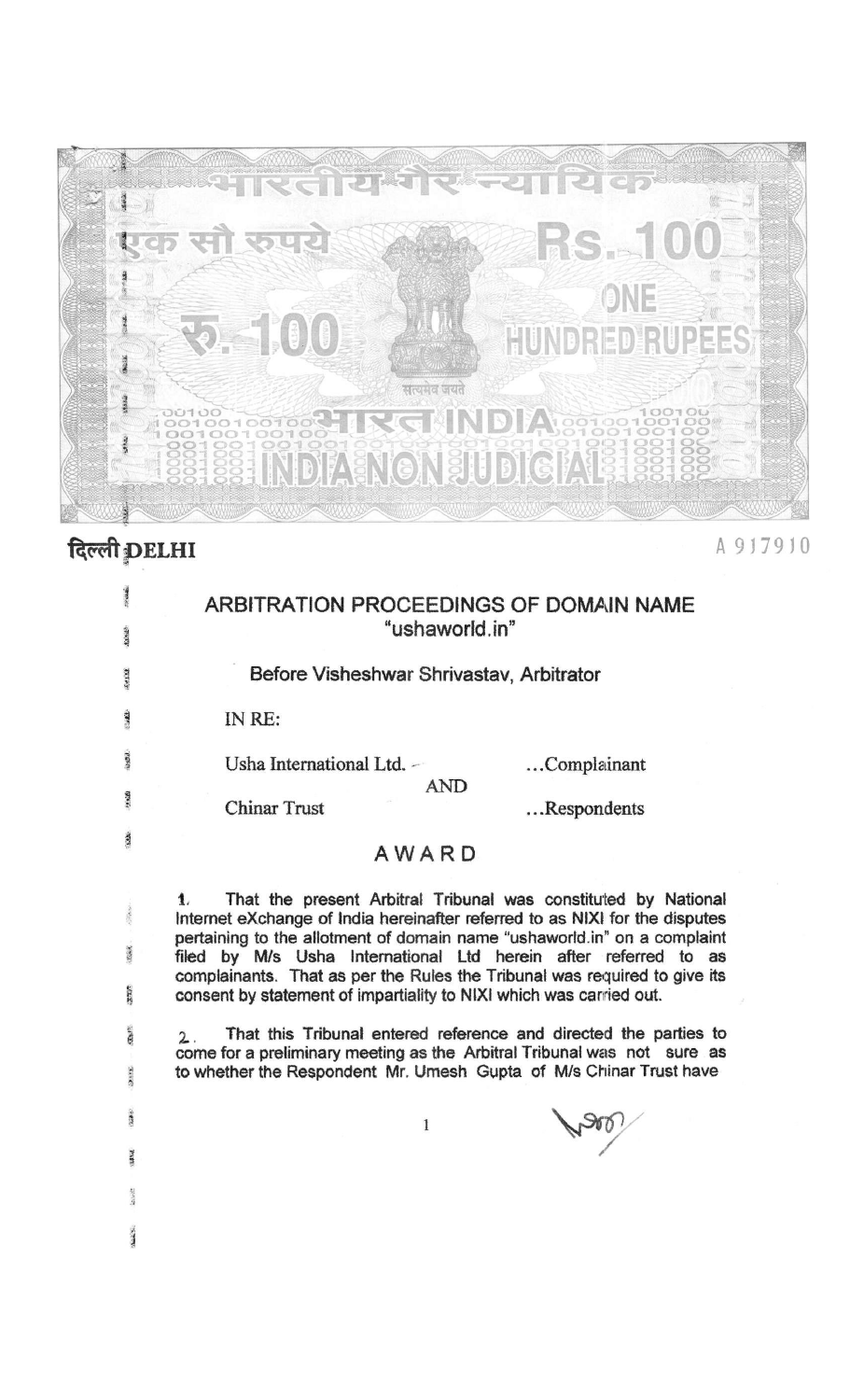been served with a copy of the complaint and also due to the fact that the complaint of Usha International was not in proper sequence.

- 3. Due to the above the Arbitral Tribunal called a preliminary meeting on  $20<sup>th</sup>$  February, 2006 at the office of V. Shrivastav & Co., Enterprise, D-128-129, Okhla Industrial Area, Phase-I at 4:00 pm. On 20<sup>th</sup> Feb, 2006 both the parties were present/represented. The complainants were represented by their counsels Mr. Vivek Dhokalia and Ms. Shabana Rai of K&S Partners with Mr. Vishal Mittal, Assistant Manager (Legal) of Usha International Ltd and the Respondents were represented through Mr. Ashish Malkotia, Secretary of Chinar Trust.
- 4. That the complainants were furnished a copy of complaint which was received by the Arbitral Tribunal for inspection and on inspection the complainant's counsel stated that the same requires some reorganization and stated that they will send a reorganized copy within two days. The Tribunal enquired as to whether the Respondents have a copy of the complaint on this, the representative of the Respondent pointed that they do not have a copy of the complaint hence it was directed that the Complainant will also furnish a copy of the complaint to the Respondent within two days. Thereafter, the orders were passed that the Respondents will file their statement of defence / reply to the complaint within 15 days and thereafter the Complainant would file their rejoinder as well their affidavit. The Respondent also undertook to file counter affidavit within one week after being furnished the rejoinder of the Complainant. Thereafter the proceedings were adjourned for 23<sup>rd</sup> March, 2006. The Respondents were also directed to file a copy of the Registration

 $\mathcal{P}_{\mathcal{O}}$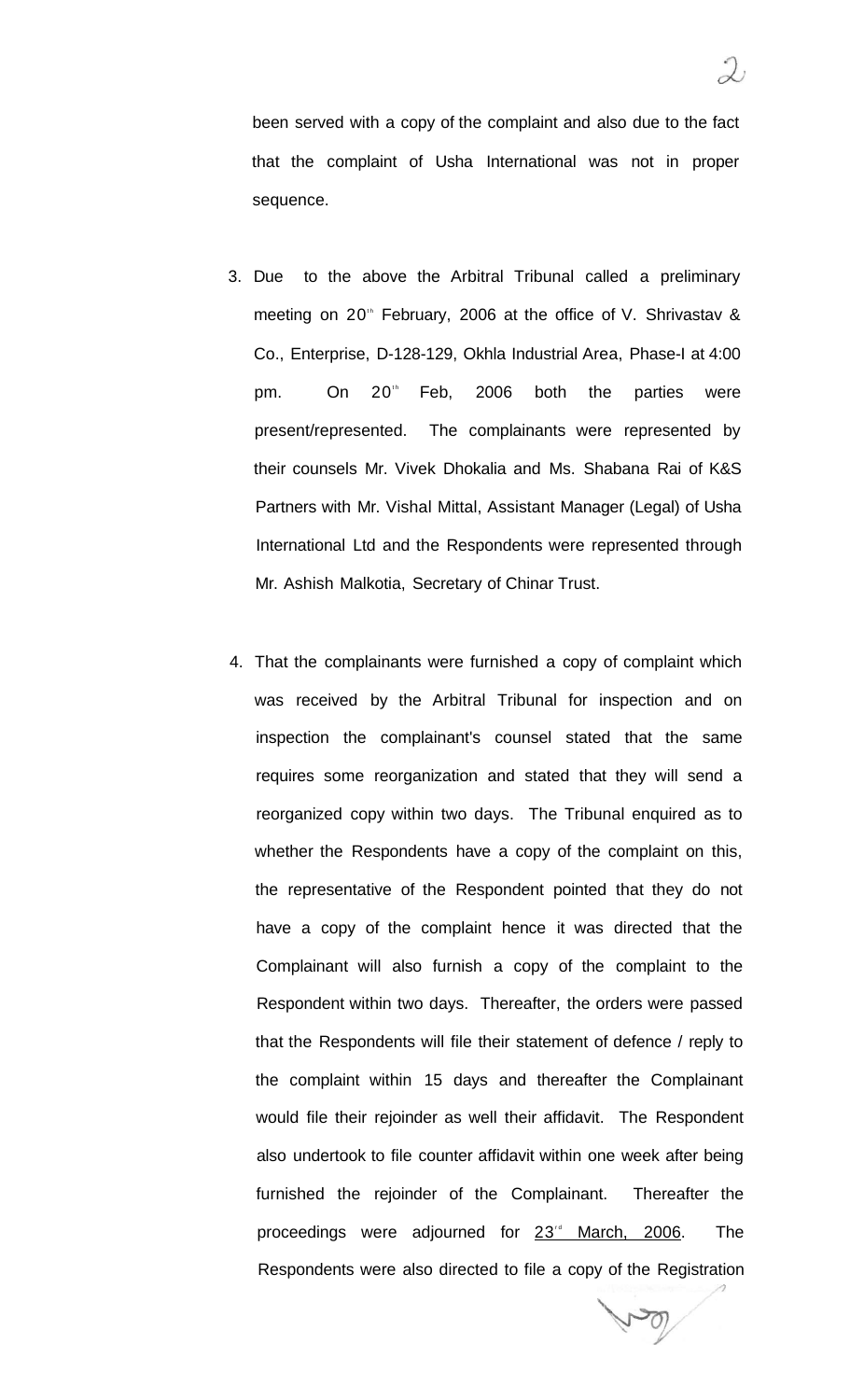Certificate of the Trust and a copy of its bye laws and a letter of the Trust authorizing the person to sign and verify the pleadings on behalf of the Trust. The counsel for the complainant requested that all the relevant records relating to the Domain name, Registration for both the Complainant and the Respondent pertaining to "ushaworld.in" be summoned from the Registrar, NET4 India and NIXI. The Tribunal stated that this can only be done in case there is an application from the side of the complainant to this effect.

- 5. That the complainants, vide their email dated  $20<sup>th</sup>$  February, 2006 sent their request for calling of the records pertaining to the application of the parties from Registrar, Net for India.
- 6. Since no response was received from M/s Chinar Trust to the application of the complainants a hard copy was sent to both the parties as well as to the NIXI.
- 7. That on 20<sup>th</sup> February, 2006 an email was received from Mr. Ashish Malkotia from Chinar Trust stating that they do not have any objection to the summoning of records to the Registrar, NET4 India. Thereafter the Tribunal addressed a letter to the National Internet Exchange of India for getting records for the domain name "ushaworld.in" pertaining to the applications filed by Chinar Trust as well as M/s Usha International for NET4 INDIA. That a telephonic response was received by the Tribunal from National Internet Exchange of India hereinafter referred to as NIXI to contact Registrar, NET4 India and their address was also furnished. Accordingly the Tribunal addressed a letter to NET4 INDIA for obtaining the records as per the application of the complainants M/s Usha International Ltd. POL

3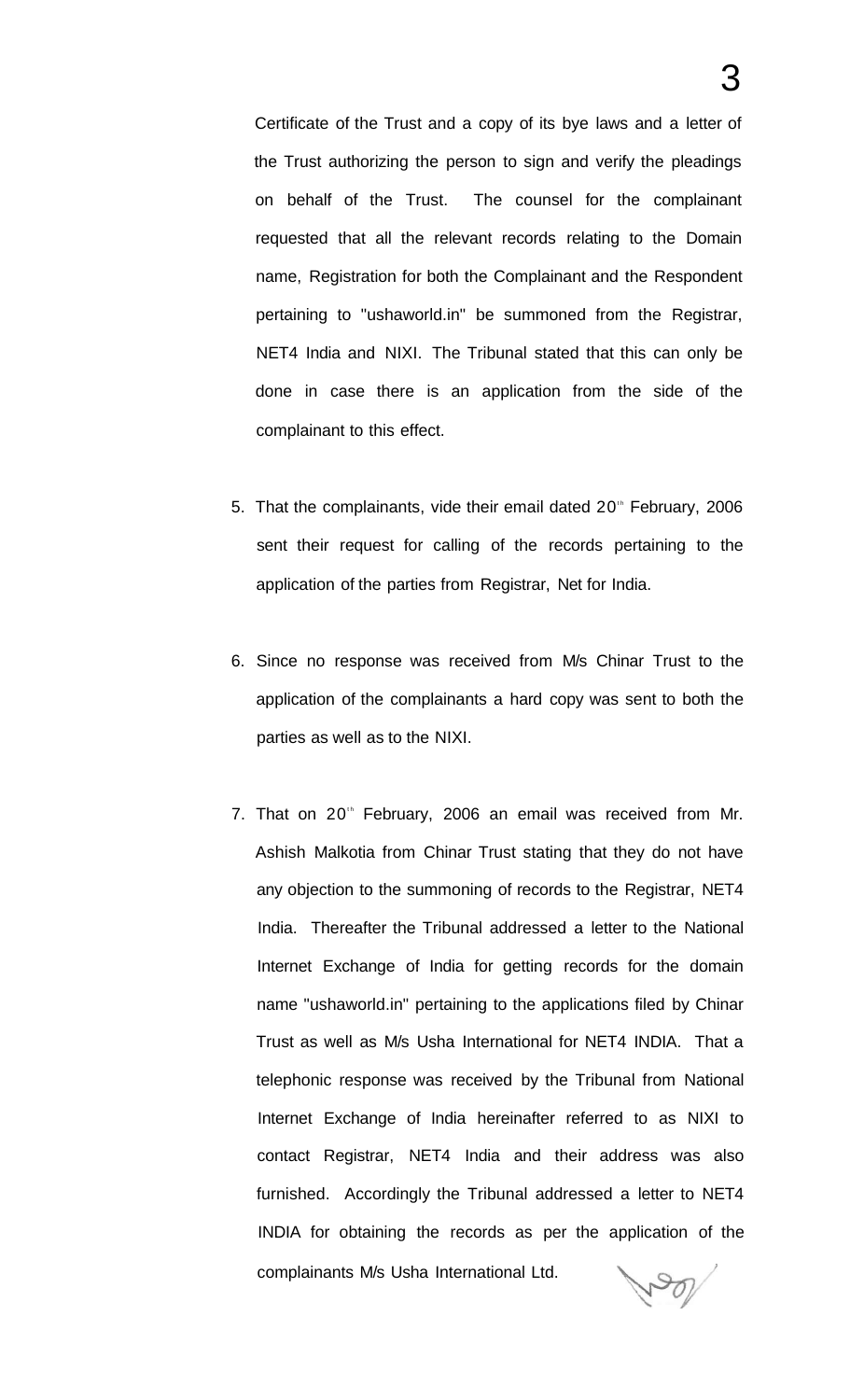- 8. The Arbitral Tribunal on perusal of the papers found that the Complainants M/s Usha International have filed their reply through their counsel's M/s K & S Partners but did not file any Vakalat papers and POA/Board Resolution of the person signing the pleadings on behalf of the Usha International and also that M/s Chinar Trust have filed a Power of Attorney but had not filed the Vakaltnama of their counsels M/s Anand & Anand.
- 9. That on 22.3.2006 the Tribunal addressed a notice to the parties stating that the Vakalatnama in favour of Anand & Anand, the counsel for Chinar Trust has not been received and no counter affidavit to the rejoinder affidavit to the Usha International has been received and they were given 3 day's time to comply with the direction. The parties were also called upon to convey whether they would like to advance any oral arguments in support of their contentions before the Tribunal.
- 10. That the Respondents vide their email dated 23<sup>th</sup> March, 2006 conveyed that if permitted they would like to advance oral arguments.
- 11. That a letter was received on 24<sup>th</sup> March, 2006 by K&S Partners stating that they would be extremely interested in attending the hearing and wanted some accommodation in the dates.
- 12.That since the email was not copied/marked to M/s Chinar Trust the Arbitral Tribunal forwarded the mail to Chinar Trust with the comment that the complainant should copy mail to Chinar Trust and NIXI while corresponding with the Arbitral Tribunal.

4

ros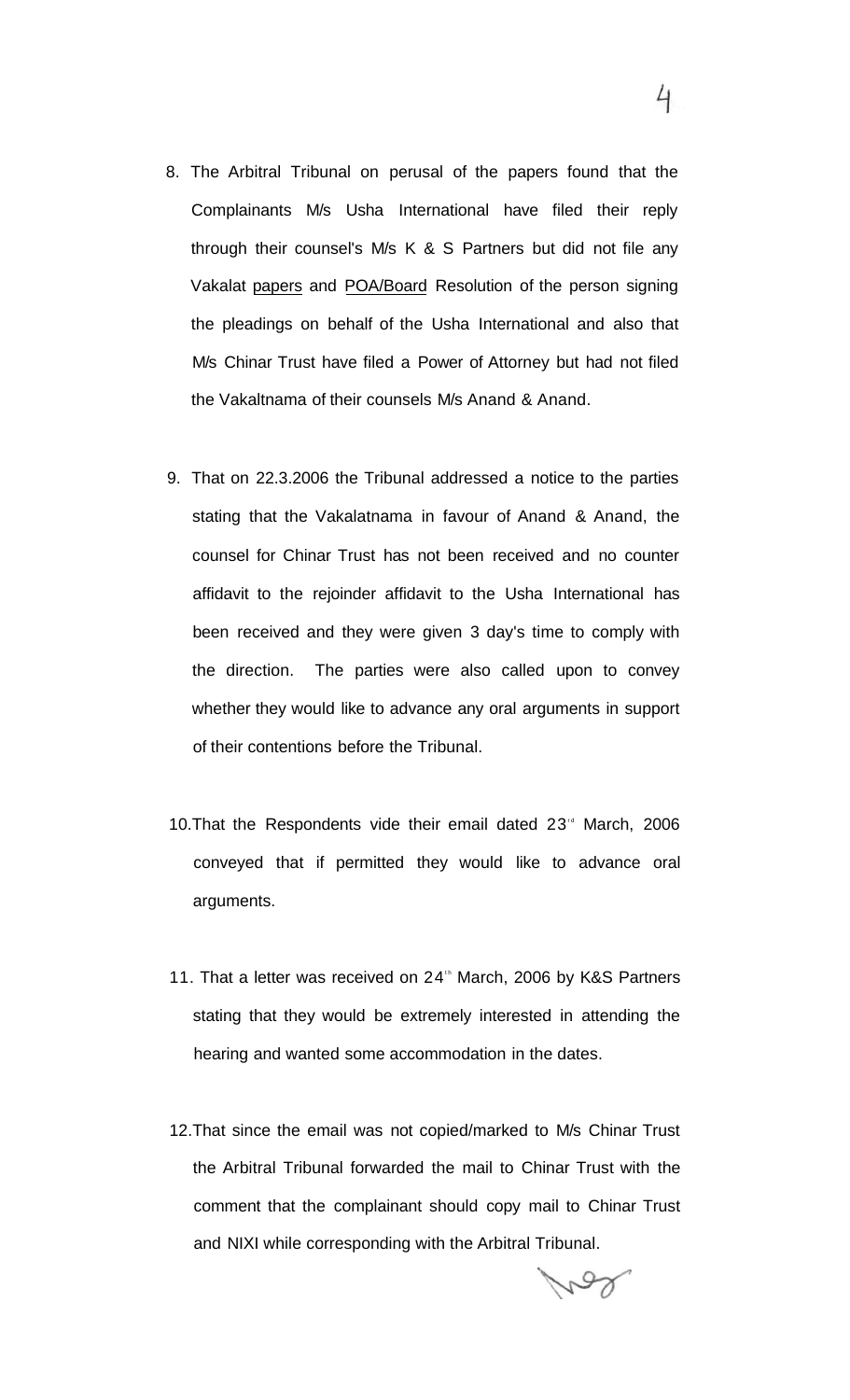- 13. That the Tribunal thereafter vide its order dated 27.3.2006 had fixed 31.3.2006 as the date of hearing followed by a date of 1.4.2006 which was conveyed to both the parties. In the meanwhile an objection was received from Chinar Trust, objecting to the one side communication addressed to the Arbitrator by the Complainants. The Respondents also took an exception to the email sent by the Tribunal showing March 26 time 2.20 PM when they received it at 10.00 AM. The Tribunal found it proper to send a hard copy of the communication to the parties in which the Tribunal had reminded the Respondents that prior to their objection the Tribunal had itself by the return mail dated  $24<sup>th</sup>$ March, 2006 taken an exception to the unilateral correspondence with the Tribunal and had directed them to copy their mail to NIXI as well as M/s Chinar Trust. The Tribunal also addressed the Respondents' objection to the Tribunal's mail showing **PM** instead of **AM** and stated that this may be a hardware problem of a particular system and that objection is frivolous as the Tribunal computers shows the sending of the email date as 27-3-06 at 12.51 AM and also reminded the parties that the Tribunal has to complete the Arbitration and publish its award within 60 days which was to expire on 16-4-2006. Thereafter another email was received on March 27, 2005 from K&S Partners apologizing for not copying their request for adjustment of dates to the Respondents and NIXI and again this time requested the hearing to be fixed for 20 $t$  of April, 2006.
- 14. That on  $27<sup>th</sup>$  March. 2006. itself an email was received from the respondent giving their no objection for the fixing of date for arguments for 20-4-2006 reserving their comments on the complainants not marking a copy of communication addressed to the Arbitrator to them and NIXI. Mad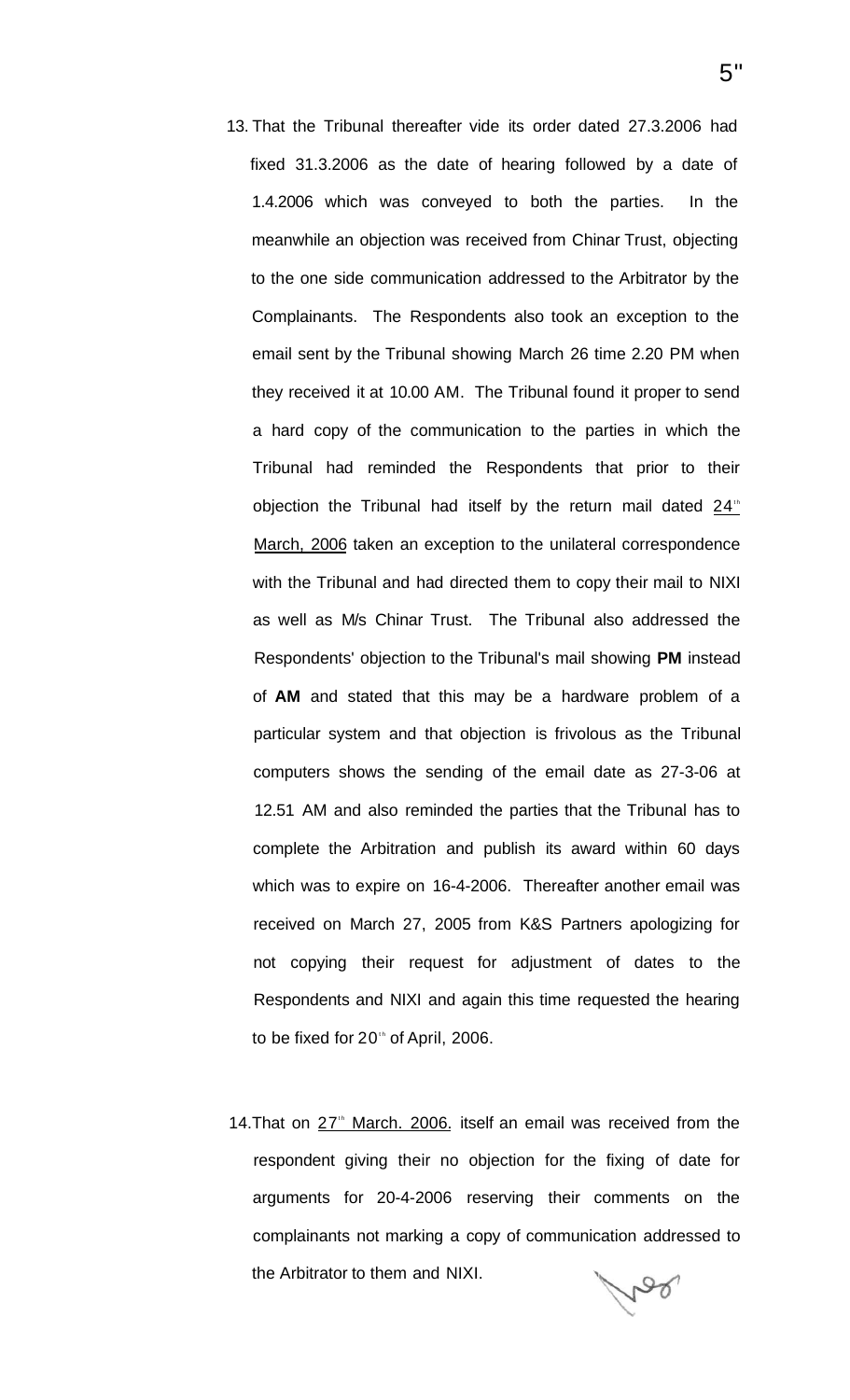- 15. That the Arbitral Tribunal vide its email dated 28<sup>th</sup> March, 2006 conveyed that the parties have agreed for advancing oral arguments on 20-4-2006 but as per INDRP Rules and Procedures the period of 60 days for the present Arbitration was to expire by 16-04-2005 and this period cannot be extended and from the correspondence of the parties it is not clear as to whether they would like to extend the time as well. Since the Arbitral Tribunal will consider the request for the sitting of 20<sup>th</sup> **April 2006** only if the parties agree for an extension of time otherwise the Tribunal will pass its award without the any hearing on the basis of the pleadings.
- 16. That the Respondents vide their email dated 29<sup>th</sup> March, 2006 sent their no objection for extension of time beyond the period of 60 days. The same response was received for extension of time by the Complainants vide their email dated 20<sup>th</sup> March, 2006.
- 17. That the Tribunal vide its order dated 29-3-2006 conveyed to the parties that it is extending the time upto 16.5.2006 by another 30 days so as to enable the parties to advance arguments and also enable the Tribunal to pass its award.
- 18.That the parties were also called upon under Rule 15C of the INDRP Rules to provide for a fee of Rs.5,000/- per hearing.
- 19. The Complainants sent their share of Rs.2500/- as per Rule 15C of INDRP Rules vide their intimation sent by email dt. 10<sup>th</sup> April, 2006. Ren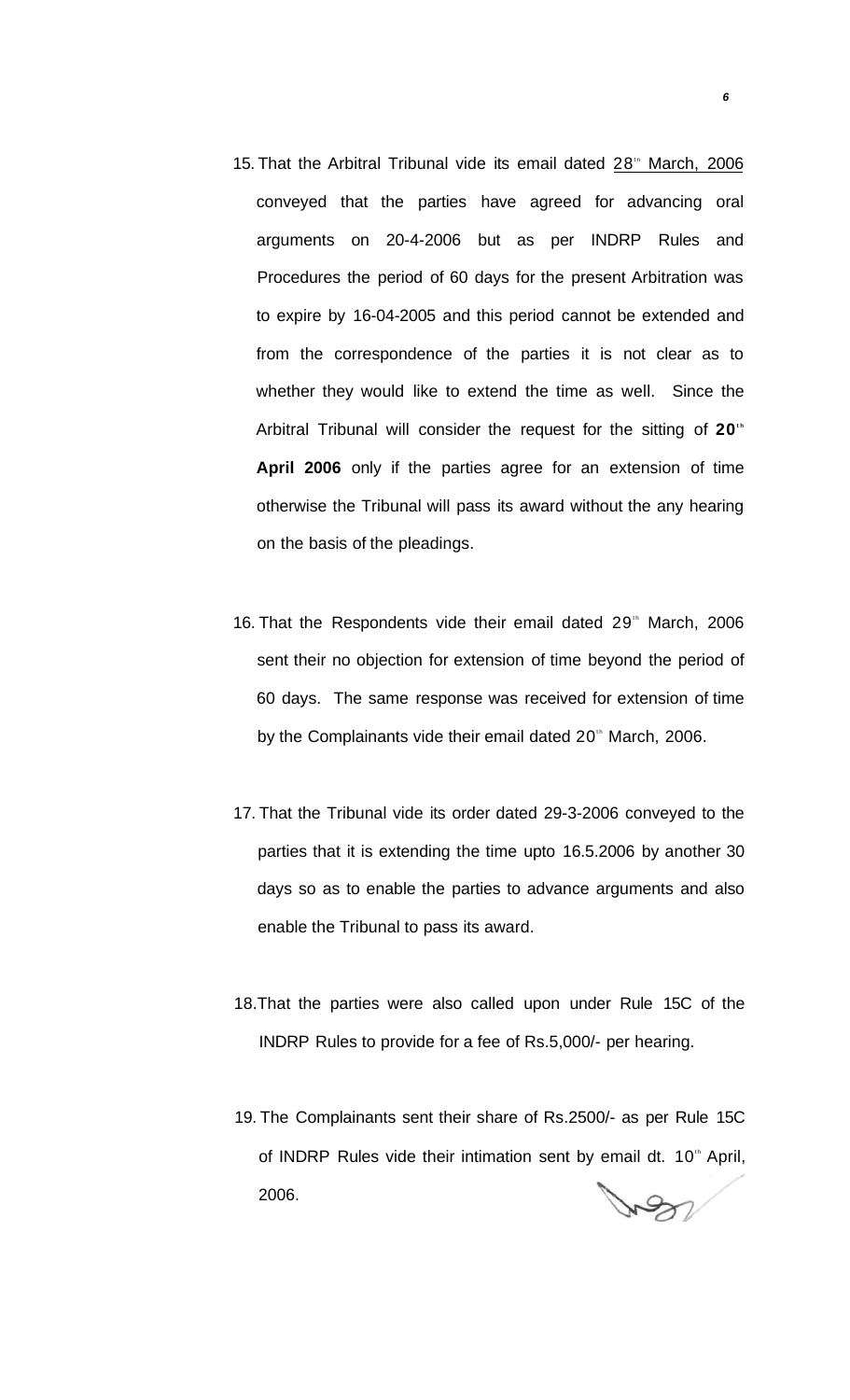- 20. In the meanwhile the particulars relating to the allotment of the domain name was received from M/s NET4 INDIA. However, due to some hardware problem the same could only be forwarded to the parties on 17.4.2006.
- 21. That the Respondents vide letter dated 15<sup>th</sup> April, 2006 addressed to the Tribunal by their Counsel Anand & Anand had due to some confusion sent the cheque of Rs.5,000/- for the ensuing sitting. The Arbitral Tribunal immediately vide its return mail even dated sent back the cheque in original to the counsels for the Respondents stating inter-alia, that firstly the fee for the hearing is Rs.5,000/- which is to be shared equally and they were required to send the cheque directly to the NIXI and not to the Tribunal.
- 22. On 20<sup>th</sup> April, 2006 the complainant were present with their counsels at 3.00 pm but none was present on behalf of the Respondents. Hence the Tribunal contacted the office of the counsels for the Respondents M/s Anand & Anand. Mr.Azad Virk, the Ld. Counsel for the Respondents promised that they are reaching the venue very shortly hence the arbitration was adjourned so as to enable the Respondents' counsel to come to the venue. The arbitration was resumed at 4.00 pm. wherein the Tribunal queried from the Respondents whether they have received a copy of the sur rejoinder/ affidavit and a document filed by the Complainant pertaining to the domain name "[myushaworld.com".](http://myushaworld.com) Ld. Counsel for the Respondents objected to the filing of the sur rejoinder on the eve of the hearing when they had come prepared for the arguments and suggested that the Tribunal should not look into the same. The Complainant on the other hand stated that the fate of the sur rejoinder and the affidavit and the documents with it may be decided by the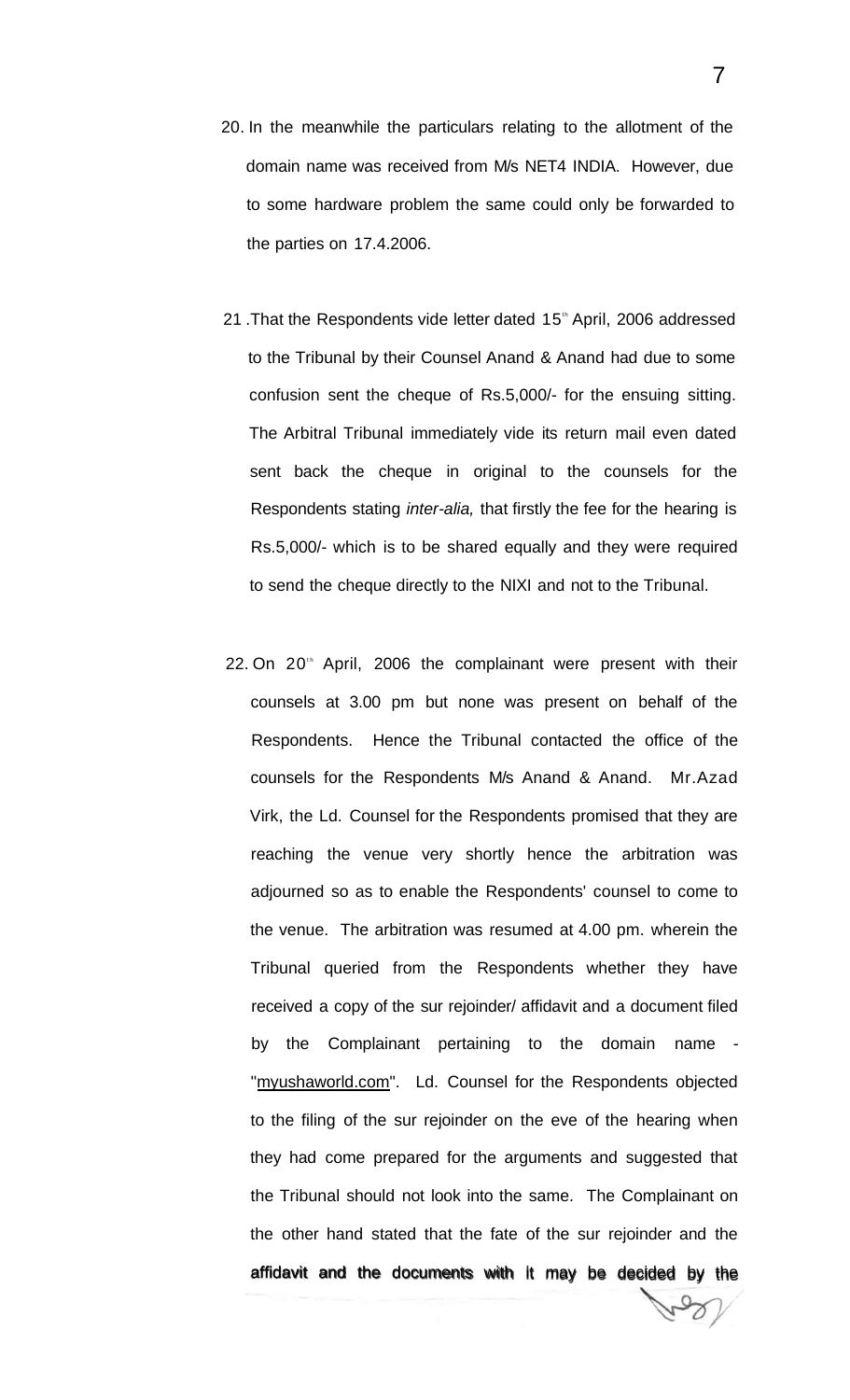Tribunal using its discretion. The Tribunal stated that it will deal with the sur rejoinder and the documents attached to it at the time of award and stated that it has taken note of the serious objection raised by the Ld. Counsel of the Respondents Mr. N. K. Anand. Thereafter the arguments were addressed by Mr Kenneth D Benjamin Ld Counsel for the complainants.

23. At the outset Mr. Benjamin, Ld. Counsel for the complainant stated that the past history relating to the trade mark "USHA and/or USHA SHRIRAM LOGO" should not be considered in the backdrop of the present dispute which is relating to the allocation of the domain name "ushaworld.in" in favour of the Respondent. However in the course of his arguments Mr. Benjamin stated that the complainant have exclusive rights on the trade mark "USHA" and even went on to emphasize that the respondents cannot deny that Usha International has proprietary and statutory rights in the trade mark "USHA" and that their claim on the trade mark "USHA" was prior to that of the Respondent. He stated that the term "USHA" forms a part of the domain name and that the respondents have never used the present domain which is registered as "ushaworld.in". The Ld. Counsel drew the attention to the counter affidavit of the Respondent to para 11.10 wherein the Respondents have submitted that their associate company M/S Usha Shri Ram Enterprises (P) Ltd had registered its domain as ['USHAWORLD.COM' a](http://)s early as January 2000 and drew the attention of the Tribunal to **Annexure R** filed with the Reply of the Respondents and stated that the said website is only a page and the Respondents company is not interested in running the website and the same has been created to block off the complainants who have been using the term 'Ushaworld' since 2000.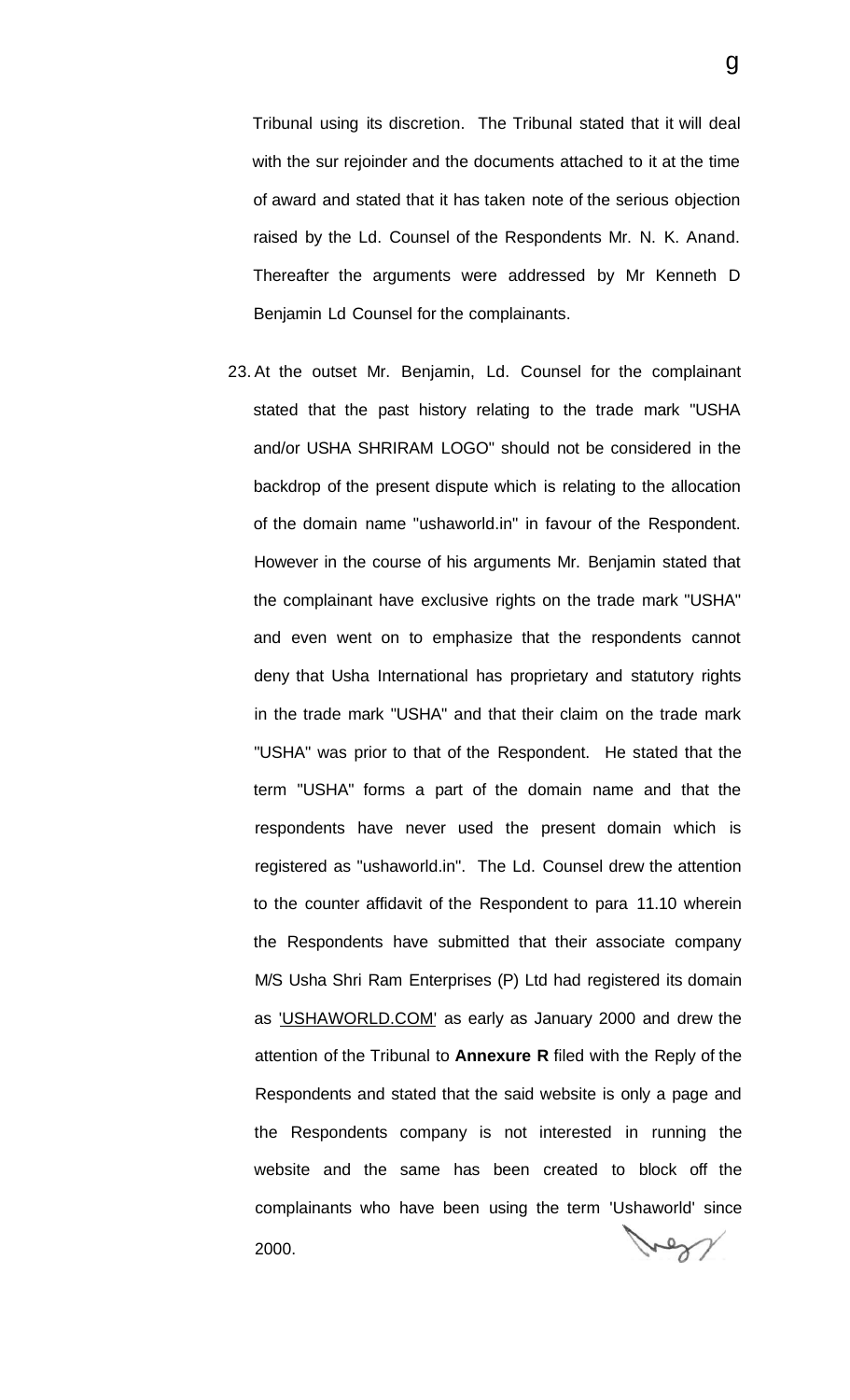- 24. It was argued by Mr Kenneth D Benjamin that the Complainant
	- are an associate company of Siddharth Shriram Group which is a reputed business house and has interest over a wide range of areas in the commercial world.
- 25. The counsel for the Complainants has also stressed that they are the registered owners and proprietors of trade mark "USHA" in various forms. He stated that the complainants are the major share holders of M/s Jay Engineering Works who had taken the registration of trade mark "Usha" as early as 4<sup>th</sup> of August, 1942 and had been using the same since 1936 and the Complainants who were earlier functioning under the name and style of Agents and Distributors Pvt. Ltd. changed their name to Usha Sales Private Ltd and became a public company and thereafter underwent a change of name to the present name i.e., Usha International Ltd.
- 26. The Ld counsel for Complainants stated that the Complainants have filed copies of Trade Marks Journals which are given in Annexure 3 to their complaint to show that they are having prior rights to the term 'Usha' as a trade mark.
- 27. The Ld Counsel stated that their main grievance is that under the Sunrise policy the domain registration for non trade mark category for IN registry had begun and the complainant were interested in the name "ushaworld.in" but they lost out as the Respondents had put in their application prior and hence they were allotted the domain name "ushaworld.in".
- 28. From the papers received from the Registrar M/s. Net4 INDIA it is noticed that the Complainants submitted their request for the registration of the domain name "ushaworld.in" on 15.1.2005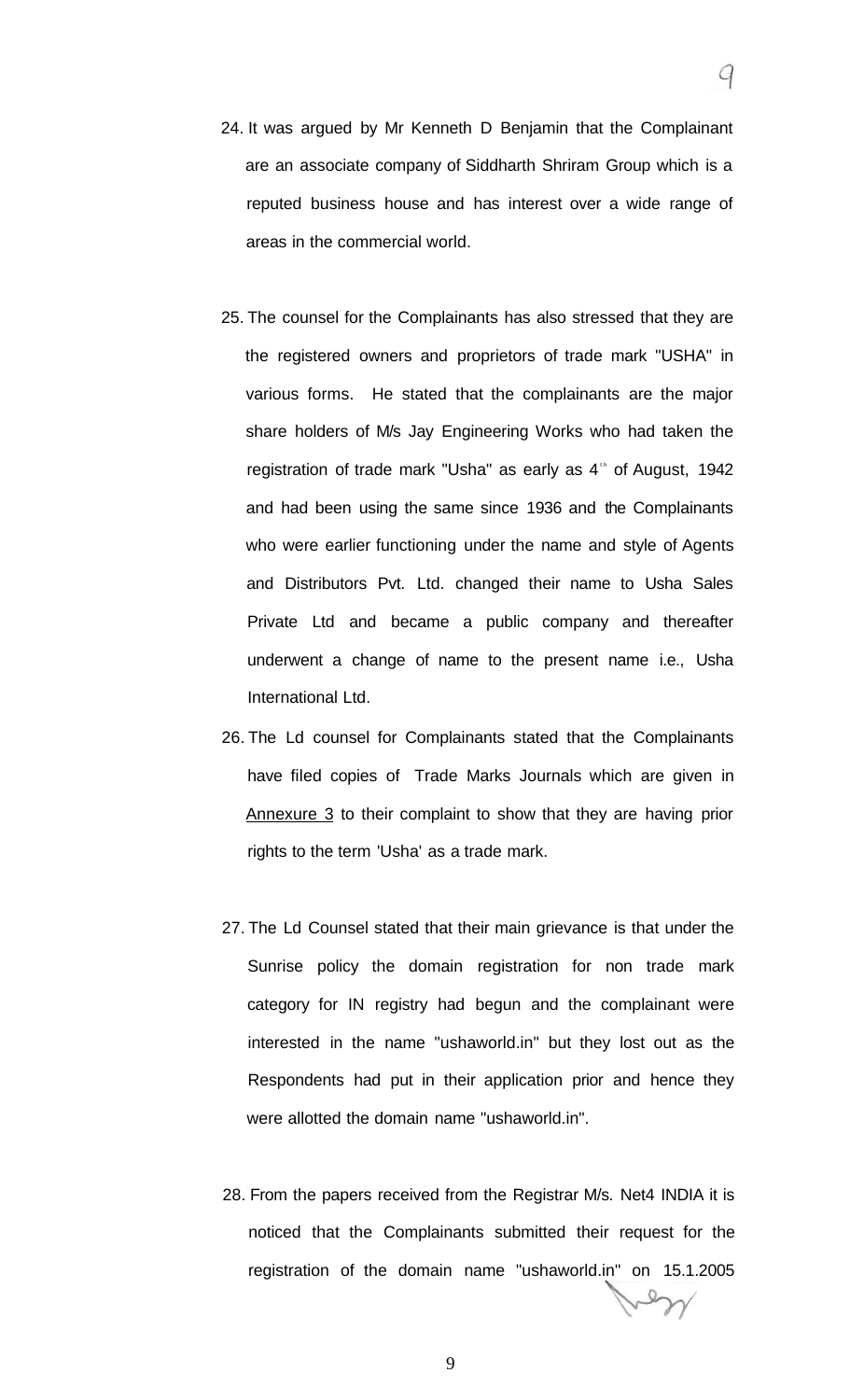whereas the present registrant i.e., the Respondent submitted their application for the same domain name on 11.1.2005. Since the Sunrise policy of the IN registry for non trade mark category was on the "first come first serve basis" the Respondents were given the domain name "ushaworld.in".

- 29.That aggrieved by this decision the Complainants wrote representations to National Internet Exchange of India, which are given as **Annex. E** to the complaint due to which the NIXI referred the matter to this Arbitral Tribunal for resolution of the dispute raised by the Complainants.
- 30. The arguments went on till 6.00 PM. The Arbitral Tribunal thereafter fixed the matter for  $24<sup>th</sup>$  April, 2006 at 4 pm. at the same venue for the Respondents arguments and clarified that there will be no fee for the second sitting.
- 31.Mr.N.K. Anand the Ld. Counsel for the respondents addressed his counter arguments and denied and disputed the contentions of the Complainants. As per the Respondents both the Respondents and the Complainant belong to one identifiable Group of Associated Companies popularly known as Usha Shriram Group and the Group in its entirety has been marketing consumer durable goods under the trade mark "USHA", "USHA SHRIRAM Logo" so on and so forth and the prominent Group entities are as under.
	- i. Chinar Trust i.e., Respondents
	- ii. M/s Usha Intercontinental India, Proprietor General Sales Ltd.
	- iii. Usha Shriram India, Piston & Rings Ltd.
	- iv. Usha International Ltd (the Complainant)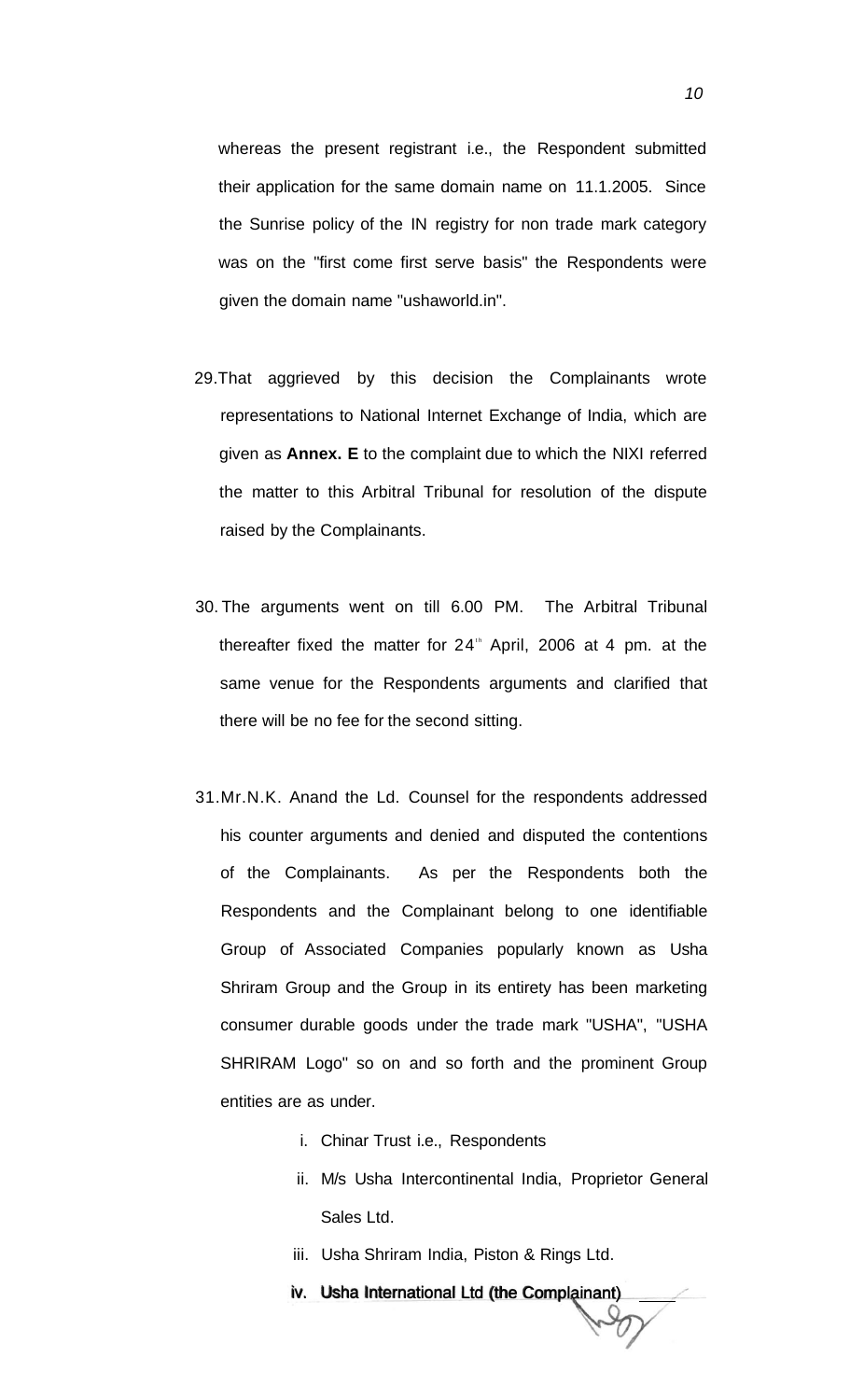- 32.The Respondents' counsel drew the attention of the Tribunal to their **Annexure B** which comprise of copies of various pamphlets of their products wherein they have shown that they have been using the trade mark "USHA" or the second Mark "LEXUS" extensively for decades. Interestingly some of the brochures at **page 13 of Annexure B** filed by them has been published by Usha International Ltd. i.e., the Complainant. Besides various caution notices issued from time to time since 1995 cautioning the public against the wrong use of the trade mark "USHA" or "LEXUS" besides press clippings going back to 1991 wherein one clipping which relates to the Complainant i.e., M/s Ushal International **page 201 Annexure B-1.**
- 33. The Ld Counsel for the Respondents drew the attention of the Tribunal to **Annexure E** wherein they have annexed mailers sent by the Senior Executive Director of Usha International i.e., the Complainant and their news letters. The Respondents counsel stated that regarding trade mark "USHA" there was a dispute/opposition an opposition raised by M/s Jay Engineering Works (of which the Complainant is the major share holders now) against one Swaran Singh for the use of the trade mark "USHA" and vide order passed by the Registrar of Trade Marks on the opposition filed by Jay Engineering Works were disallowed and the name of "USHA" was registered by Swaran Singh of M/s. Appliances Emporium, Delhi. Thereafter M/s Jay Engineering Works filed a petition in the Hon'ble Delhi High Court against the order of the Assistant Registrar of Trade Marks which bore the **CM(M) No. TM/35 of 1976.** However, the said petition of JEW was dismissed by the Hon'ble Delhi High Court vide its order dt 10<sup>th</sup> December, 1979. The Respondents drew the attention of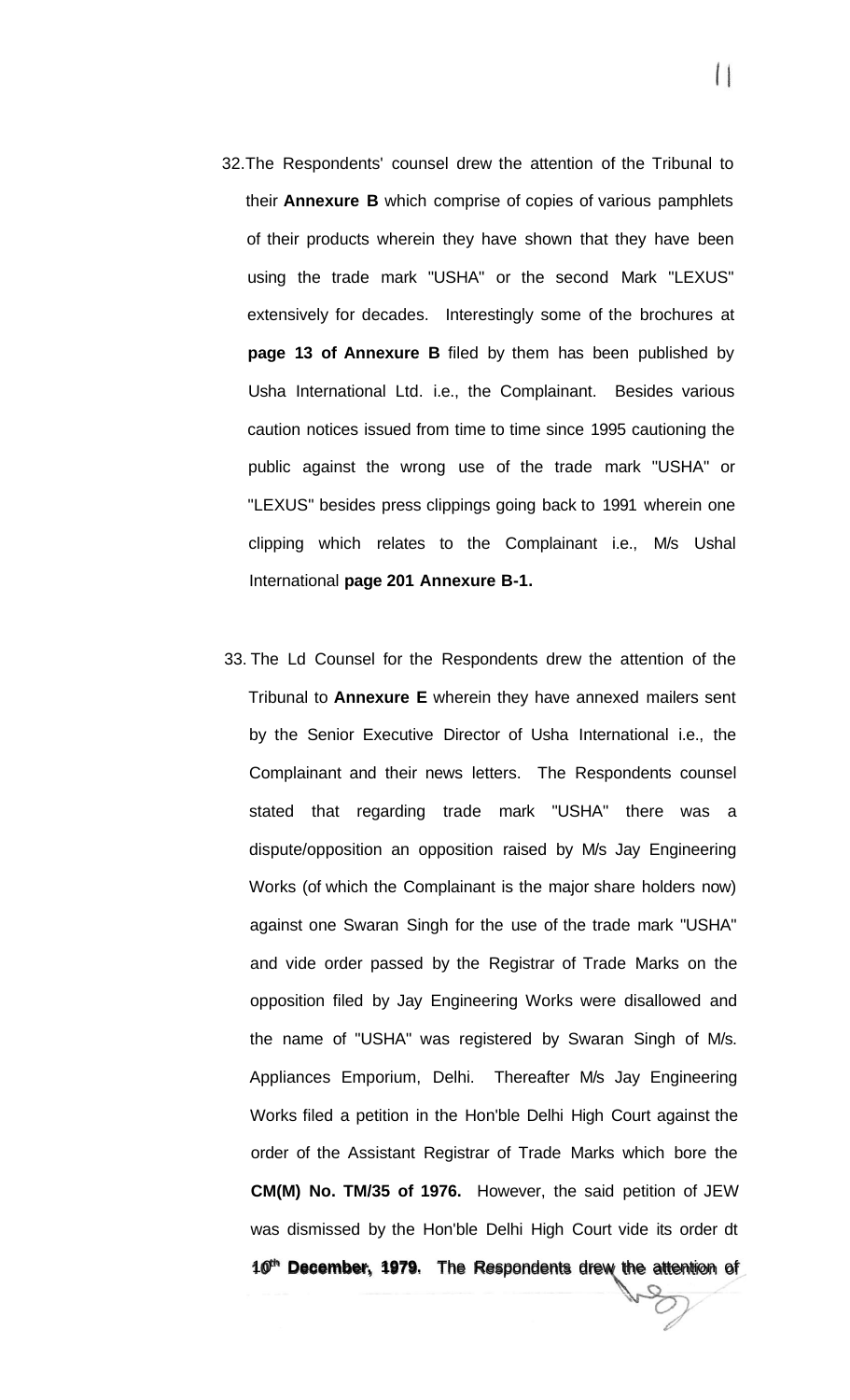the Tribunal to the copy of the order of the Hon'ble Delhi High Court i.e. **Annexure C.** 

- 34. Mr N.K. Anand, the Ld Counsel for the Respondents pointed out that the Respondents after negotiations with Swaran Singh got a Deed of Assignment in their favor which they have annexed as **Annex. D** and that in view of this the complainant cannot state that they are having prior and exclusive rights on the trade mark "USHA" while contesting for the domain name "ushaworld.in". It was further argued that the Complainant and the Respondents are a part of the same Shriram Group and have shared harmonious business relationship and have been trading in the various products using the word "USHA" and to the exclusion of outsiders and have been as a group of companies participated in various fairs and promoted their products through a unified common platform as can be evidenced from **Annex E.** He stated that the trade Mark "USHA" is actually a House Mark of the Shriram Group.
- 35. The counsel for Respondents stated that they have also annexed as **Annex F** a copy of the license agreement dt. 25<sup>th</sup> September, 2001 taken by the Complainants from the Respondents for the use of trade mark "Usha" and "Usha Shriram". The Respondents counsel also pointed out that they have also filed as **Annex** G various registration certificates for the trade mark "USHA" from India and abroad. He stated that both the Respondents and the Complainants have been harmoniously acting together and jointly, along with other group entities fighting for the trade mark "USHA" to the exclusion of others and other for this purpose they have annexed as **Annex H** a copy of suit No.2149 of 1994 filed before the Delhi High Court and the judgment thereto passed by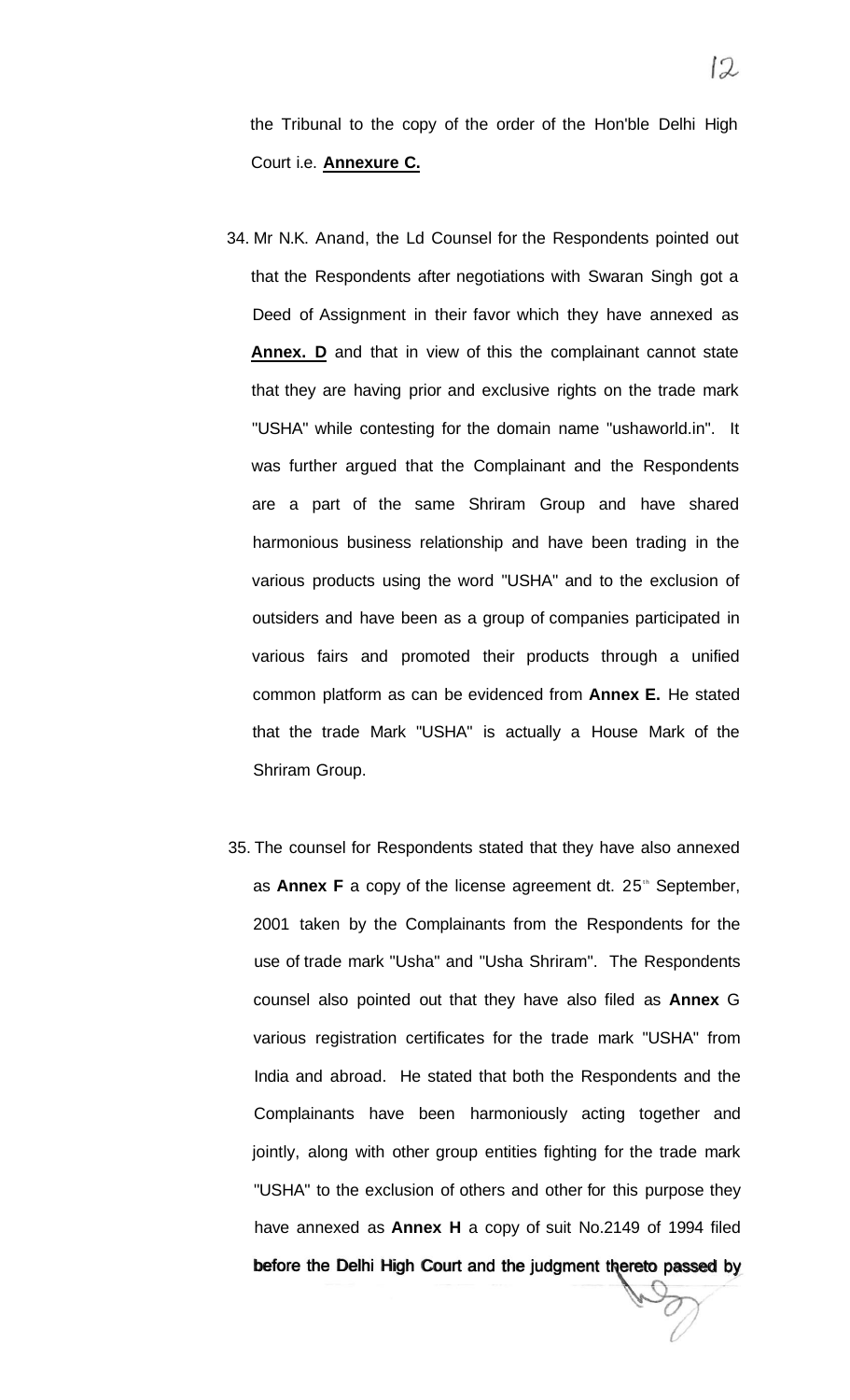My Lord Justice R. C. Lahoti ,as he then was. wherein the group companies including the Complainants jointly contested as plaintiffs for the trade mark "USHA" against "Usha International Ltd." formerly Usha Rectifier Corporation and Usha Appliances Ltd. He also invited the attention of the Tribunal to **Annexure I** to buttress his argument.

- **36**.Shri NK Anand the Ld Counsel for the respondents stated that of recent some disputes have surfaced among the group entities which includes the Complainant and they have so far unsuccessfully instituted various actions against the Respondents. Some of the instances are given at **Annex J & K**  with the reply wherein M/s Shriram Industrial Enterprises Ltd. (SIEL), a group company of the Complainant opposed the issue of the registration of trade mark "Usha Shriram" before the Assistant Director of Intellectual Property, Sri Lanka. Thereafter, another associate company M/s Jay Engineering Works filed bearing suit No.70 of 2002 in the High Court of Kolkata qua the name of 'USHA SHRIRAM'( **Annexure L )**
- 37. That the counsel brought the attention of the Tribunal to **Annexure M** which is an order by the Copy Right Board reported in **2005 (31) PTC 639(CB).** The counsel stated that this application of JEW was rejected by the Copy Right Board. At this point Mr Kenneth D Benjamin Ld. Counsel for Complainant pointed out that this order of the Copy Right Board is under challenge in the High Court. Mr Anand the Ld Counsel for Respondents also brought to the attention of the Tribunal **Annexure N** which is an order of Registrar Trade Marks wherein even the Registrar has held the all the parties were and are using the name 'USHA' while following the judgment **1996 PTC 610**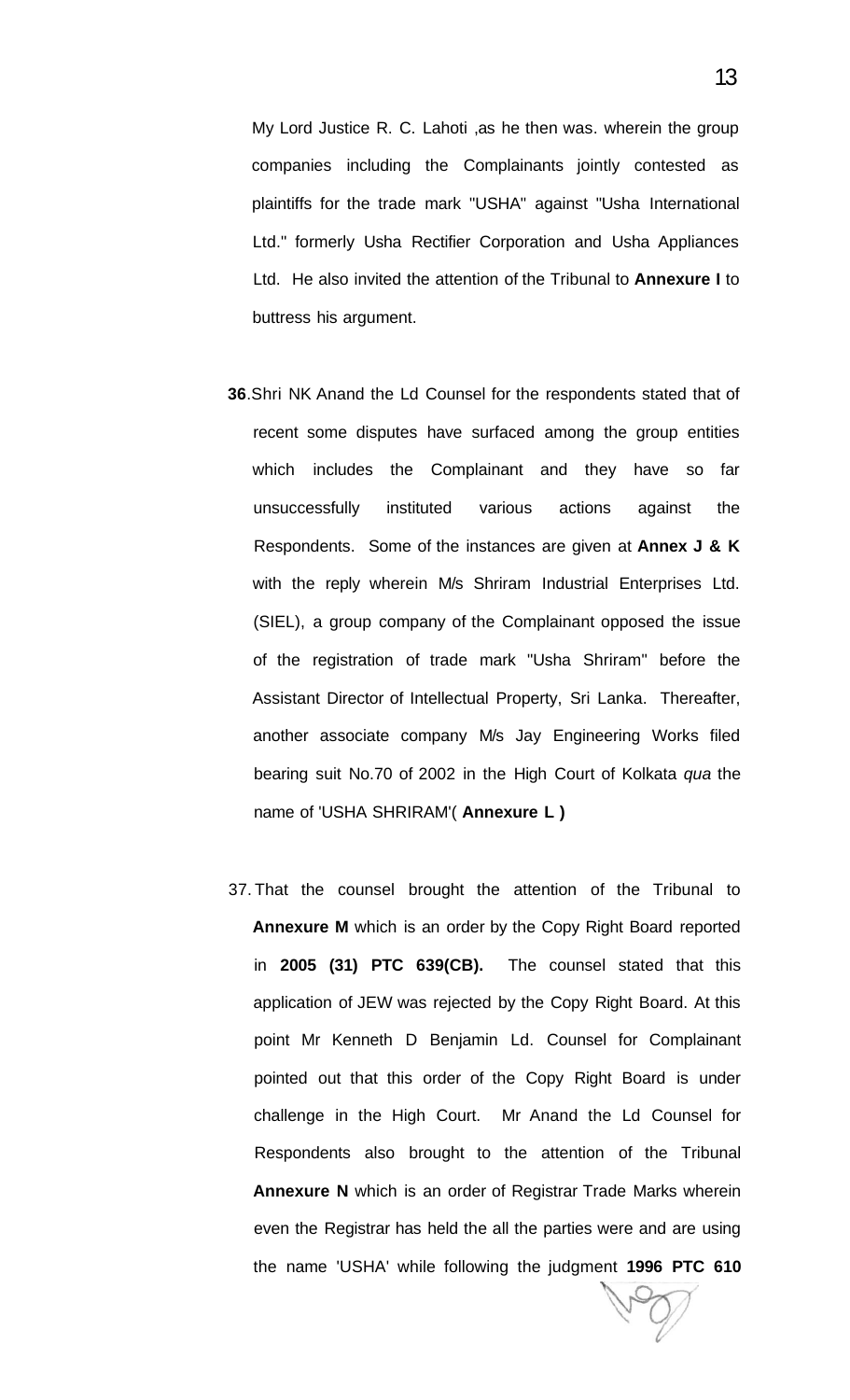passed by Justice Lahoti as he then was. The Respondents counsel stated that they have a genuine and a bonafide intention of using the domain name "ushaworld.in" in relation to the goods and services manufactured, marketed under the name of 'USHA' and that in pursuance thereof they as per the sunrise policy being prior were given the trademark "ushaworld.in". The Respondents have annexed print out of the website at **Annex. P** and have also stated that they have registered various domain name using the word "usha" in **Annex. Q.** The Respondents to show the prior use of the word "USHAWORLD" have annexed an **Annex. R**  which is report of the domain name "[ushaworld.com"](http://ushaworld.com) which was taken in the year January 2000 prior to the complainants by a sister concern of Respondents Usha Shri Ram Enterprises (P) Ltd which is functioning from the same premises as the Respondents. The Respondents counsel further submitted that the complainant have failed to establish any case for the transfer of the impugned name and have stated that as per INDRP policy the transfer can only be made in case (a) registrant has no rights to legitimate interest of domain name, (b) domain name has been registered or is being used in bad faith. He has also stated that as per Rule 3(B)(c) the Complainants have not been able to substantiate as to why the Respondents should be considered as having no rights or legitimate interest in respect of the domain name and whether the said domain name have been registered by the Respondent to be used in bad faith. He added that the Complainant in order to show their legitimate interest ought to have given cogent and plausible reasons. The Respondents counsel further stated that the complainant is a distributor of the Respondent for household appliances under trade mark "usha" and amongst other a user of trademark in respect of invertors and the Respondents' independent use of trade mark "usha" is limited to fan, sewing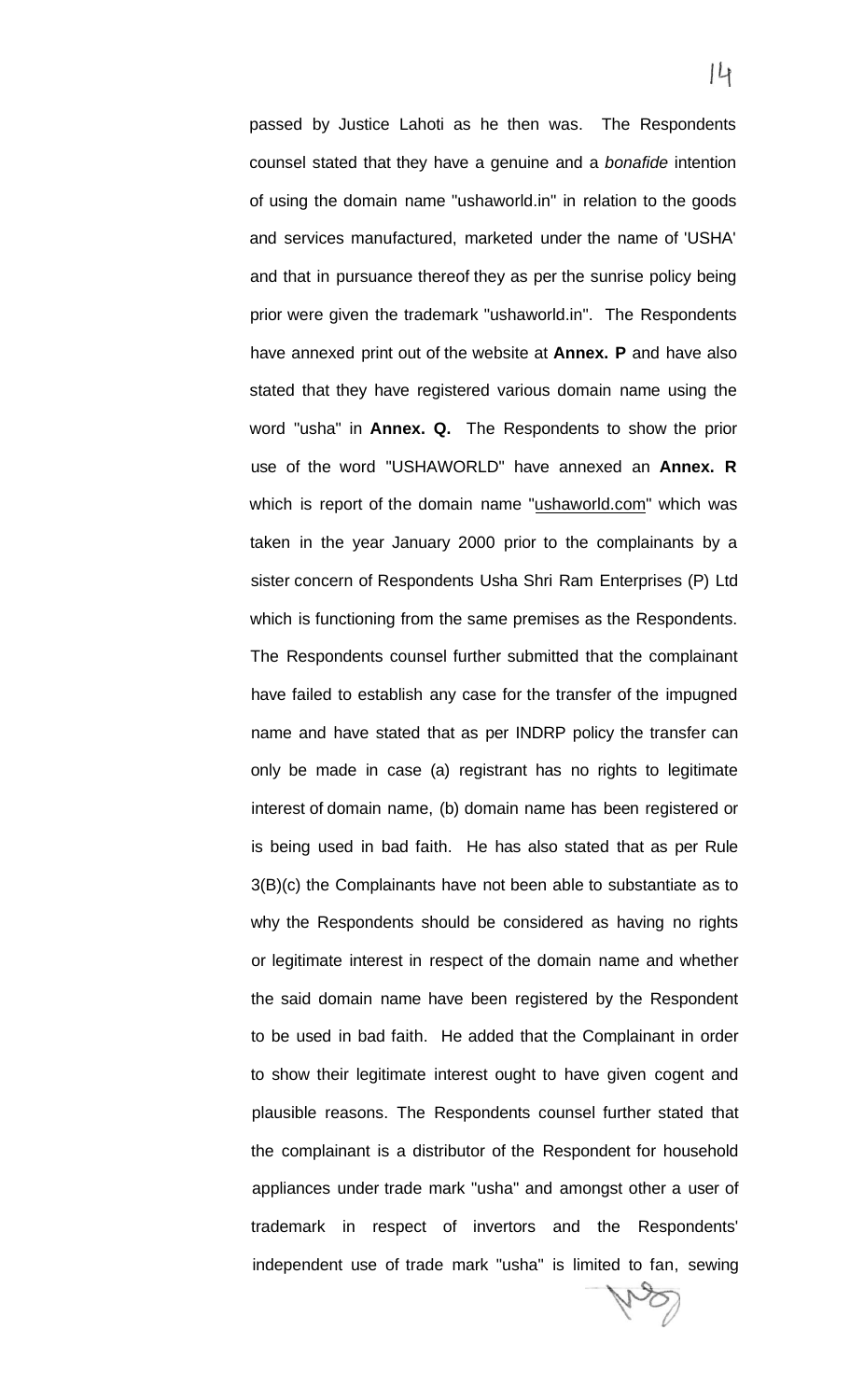machine etc. He further stated that the complainant and the Respondents have a common ancestor and history being a part of the Usha Shriram Group and the individual entities are the common users of the name USHA within their individual spheres. It is also stated by the Respondents that the various group entities of Usha Shriram Group have registered the trade mark 'USHA' in respect of their products and services and complainant having registered a trade mark USHA does not give it any superior rights to that of the Respondents so as to make them eligible for the domain name "ushaworld.in" . Mr. Anand has stated that Complainants have delayed their action for the domain name by almost a year. The Respondents have further denied that the use of the domain name "ushaworld.in" is likely to cause any confusion or deception in the eyes of the public as the public identifies trade mark "usha" exclusively with that of the Usha Shriram Group.

- 38. A query was put to the parties which was conveyed in writing as well as by the Arbitral Tribunal stating to reply as to (1) whether either of them are dealing with the same products which compete with the products of one another and (2) Whether the Usha International i.e., Complainant is the agent of Chinar Trust as per the definition of Agent in the Indian Contract Act, 1872.
- 39. That thereafter it was agreed by the parties to have yet another sitting on 25/04/06 so as to enable them to complete their arguments. It was conveyed by the Tribunal that no fee for hearing is to be paid.
- 40. On 25/04/06 Mr NK Anand counsel for the Respondents reiterated that the Respondents have with their affidavit filed as **Annexure R** wherein apparently their associate company Usha Shriram Furniture Industries had as early as January, 2000

 $15$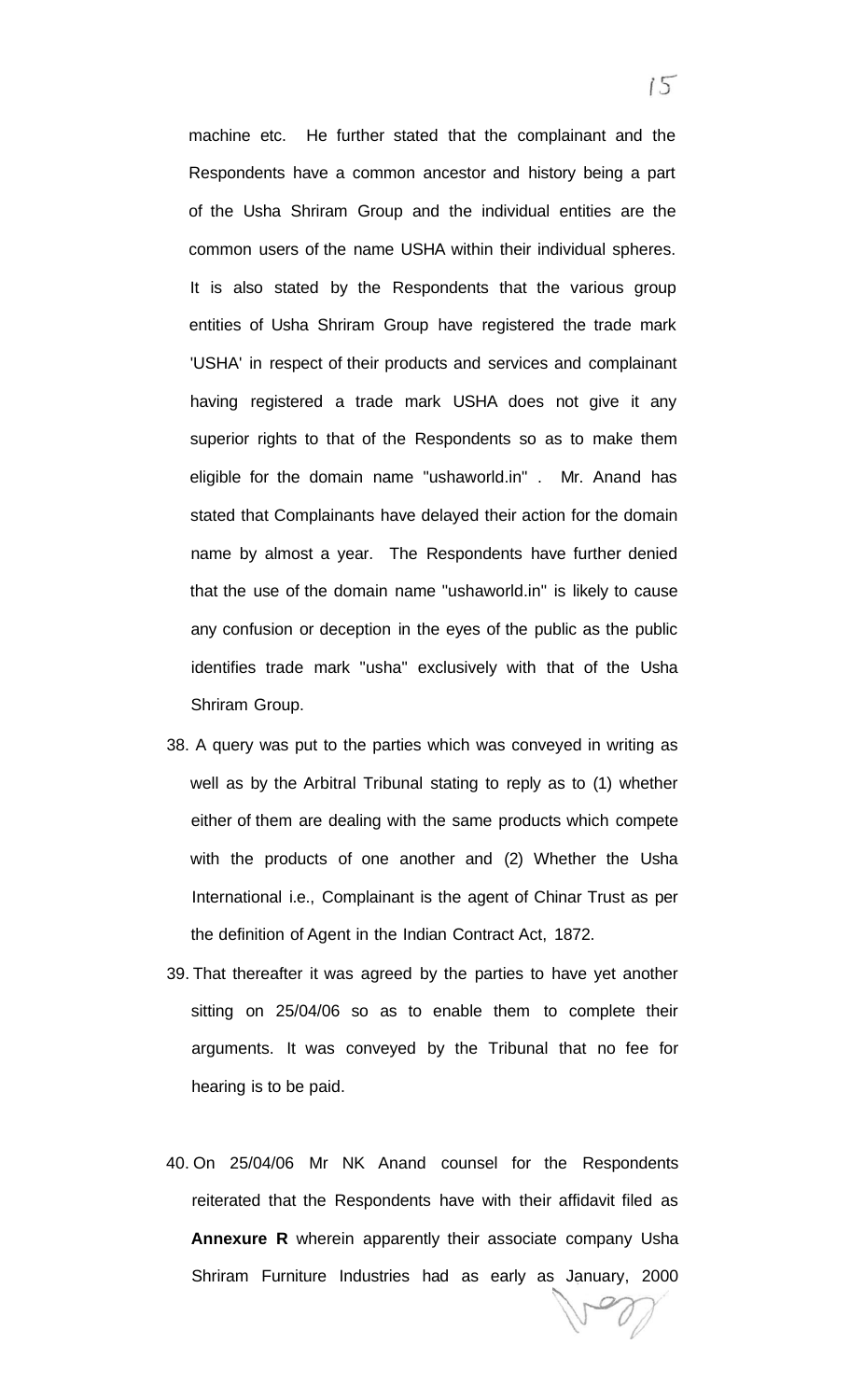applied for the registration for [ushaworld.com.](http://ushaworld.com) This was followed by **Annexure** T which is an application with the Trade Mark Registry, New Delhi vide application No. 12237 dt. 26-9-2000. They have also annexed change of the company from Usha Shriram Furniture Industries (Pvt.) Ltd. to Usha Shriram Enterprise (Pvt.) Ltd.

- 41. Apart from above the Respondents counsel staled as per **Annex. V,** which is a copy of the print out of the domain name USHA-WORLD.IN which is registered by the complainant and stated that the site has not even been created and hence the Complainant's interest is only to litigate in this matter and is not interested in running the website.
- 42.Thereafter Shri N. K. Anand Ld.Counsel for the Respondents addressed further the arguments for and on behalf of the Respondents. He stated that the complainant is the distributor goods of the Respondent and that Chinar Trust is a family Trust be it the complainant or be it the Respondent they all have common family ties and as a group they all were for decades using the trademark Usha as a single economic entity called the Usha Group and they (the Complainants) are a part of the group.
- 43. The counsel for the Respondents drew the attention of the Tribunal to **Annexure M pages 370. 371 & 372** of their Reply and particularly to **para (c), (d) & (g)** where in the array of parties i.e. the plaintiffs included respondents and the complainant . The High Court had categorically held that all the Plaintiffs are exclusive user of trademark USHA as a group.

 $\partial$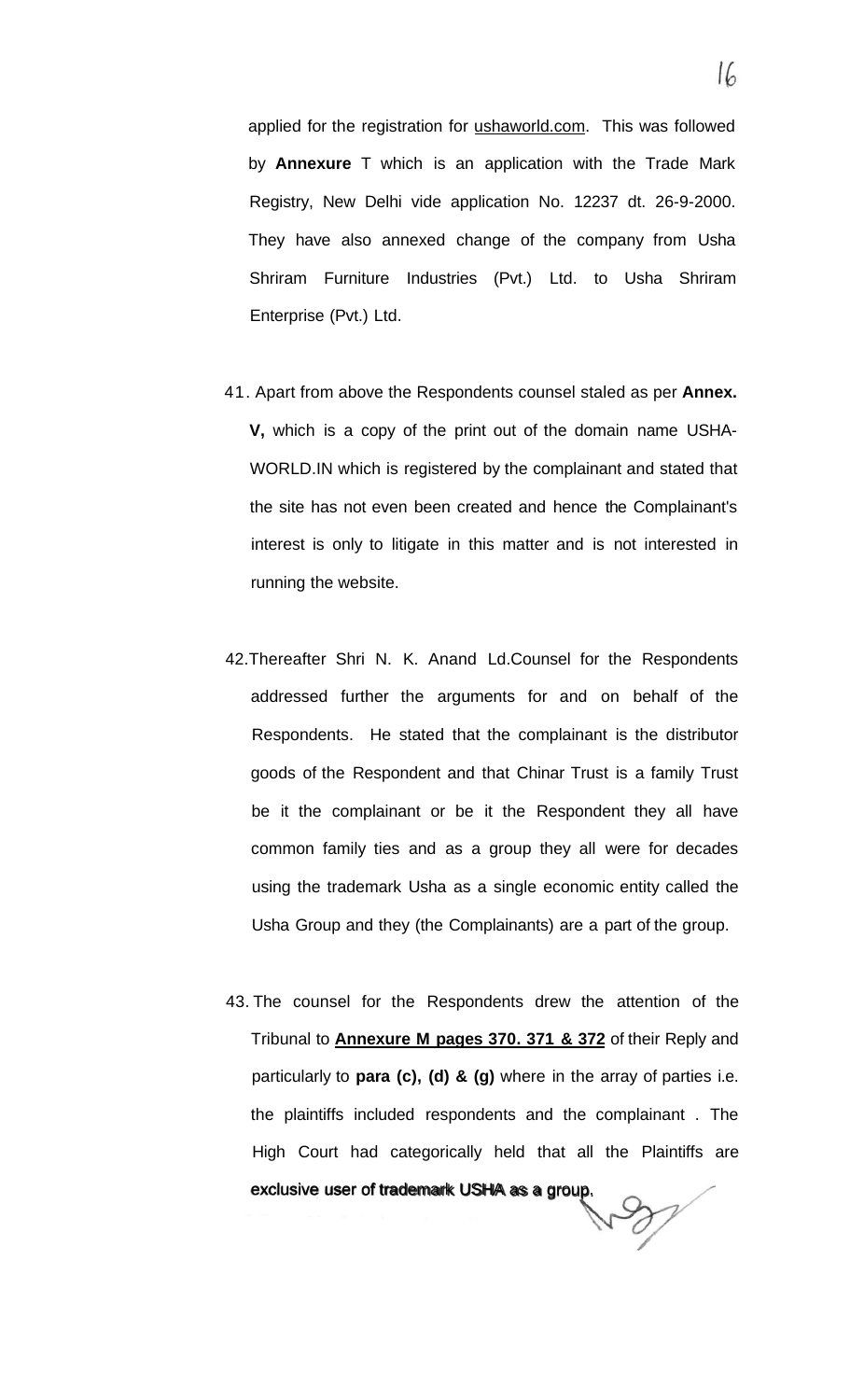- 44. The counsel for the Respondent also re-emphasized that in the High Court of Delhi a case for trademark USHA was filed against Swaran Singh in January 1996 and the said case CMM-35/1976 went in favour of Swaran Singh and thereafter the Respondents got the mark assigned in their favor from Mr Swaran Singh. It was stressed by the Ld. Counsel of the Respondent that either party was not in competition of one another vis-a-vis any product. This was in answer to the query put by the Tribunal. The second query was as whether the Complainant was agent of the Respondent? The answer to the query was they are not the agent as defined in the Contract Act, 1872.
- 45.The Ld. Counsel for the Respondents also drew the attention of the Tribunal to **Annexure D page 252-254 and! 256** of their reply wherein he stated that the Respondents have also got an assignment for the use of trademark 'Usha' by way of assignment from Swaran Singh.
- 46. The Respondents' counsel also drew the attention of the Tribunal to **page 404 Annexure I** which is a part of the reported judgment reported in **1996 PTC (16) page 610 Annexure I** wherein many of the Usha Group companies including complainant came to contest the case as Plaintiffs to stop a company called Usha Rectifier Corporation from using the word "USHA". The Ld counsel also relied upon a judgment reported in **2005 (31) PTC 639 (CB) Annexure M.**
- **47**.At this point the Ld counsel for the complainant drew their attention of the Tribunal to page **8 & 9** of their rejoinder affidavit wherein they have stated that order i.e. **Annexure M** is under challenge under **RFA 843 of 2005.** Further the complainants have reproduced some order passed in the said RFA by the Hon'ble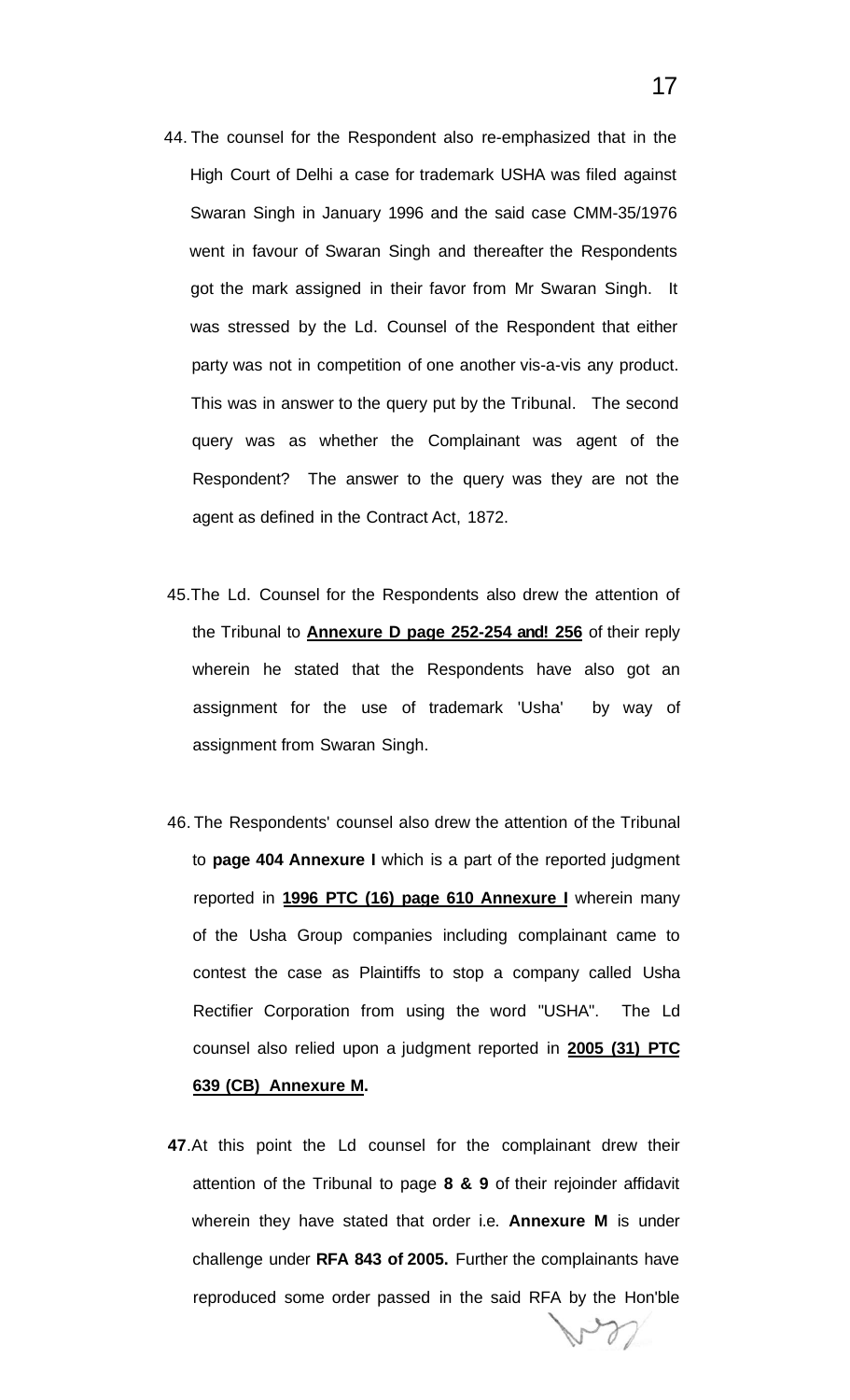High Court. At this the Ld counsel for the Respondent said that he is citing the judgment only to highlight the facts as given in **para 43,** which states **"this is not an ordinary litigation between two competitors or between a wrong doer and victim. It is a matter between persons who at one time were one economic entity having common Directors and who along with three other persons belonging to the Usha group and are entitled to use word "Usha" logo. This fact distinguishes this matter."** 

- **48.** Since this judgment is under challenge hence this Tribunal does not feel it proper to go into the contentions raised by the counsel for the Respondents other than his emphasis that the Respondents and the claimants are a part of the single economic entity and have been using the word "USHA" not in competition with each other but as a group. The counsel for the Respondents drew attention of the Tribunal to **page 456** which is **Annexure N**  which is a decision given by the Assistant Registrar of Trademark which was a matter between Usha Intercontinental Proprietor General Sales Ltd, and JEW wherein the Assistant Registrar of Trademark has relied upon to judgment of Justice RC Lahoti reported in **1996 PTC 610.** Thereafter he drew the attention of the Tribunal to another judgment of reported in **2004 (29) PTC 322** between Chinar Trust and Jay Engineering Works (of whom the Complainants are major share holders) for the use of Mark 'Shriram'. The Ld Counsel for the Respondents drew attention of the Tribunal to para **4** of the judgment.
- **49.** The Ld. Counsel for the Respondents drew the attention of the Tribunal to **Section 33 and 34 of the Trade Mark Act read with Section 144 of the said Act** and stated that for decades both the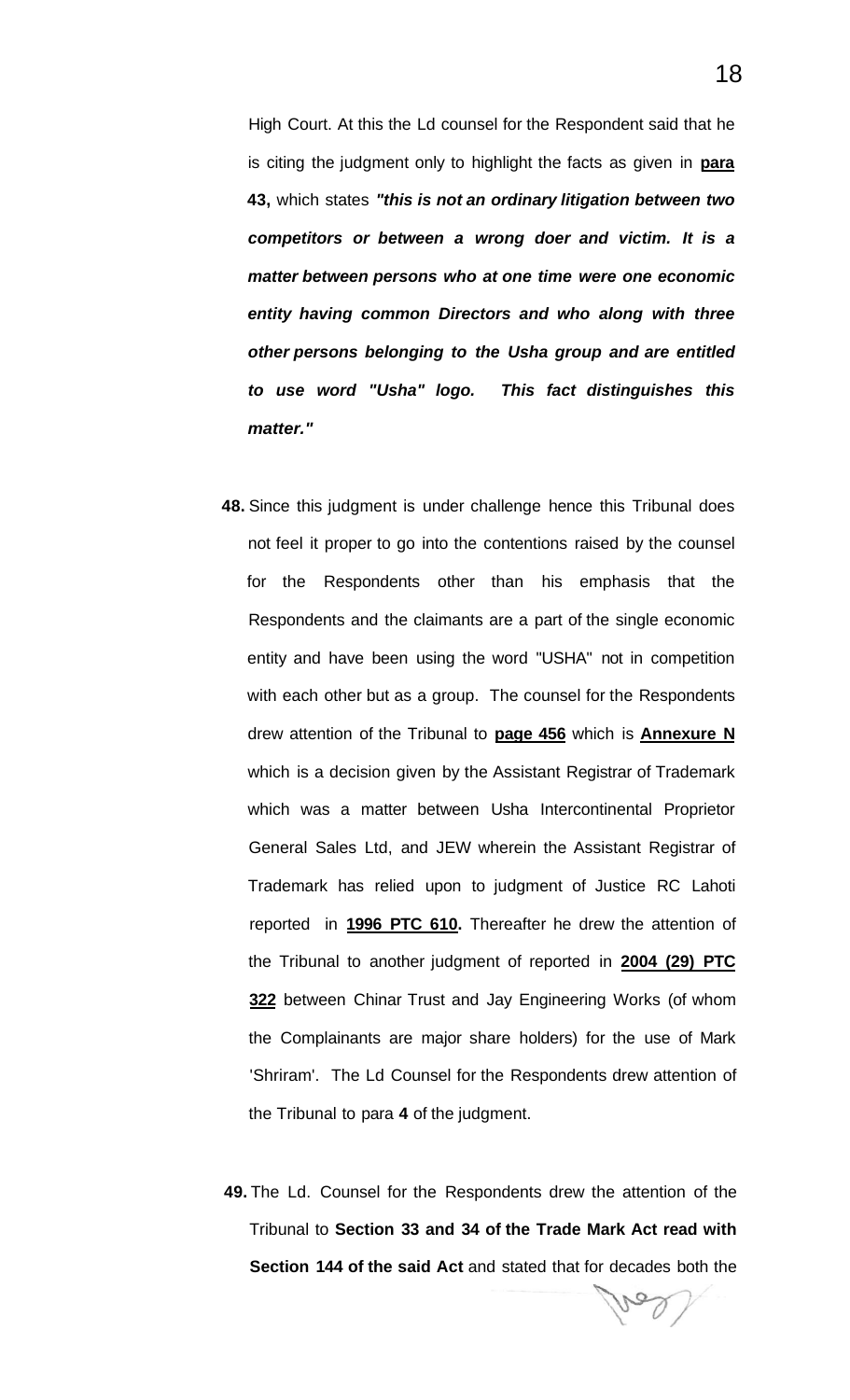parties have been using the term and trademark 'USHA' for their products and hence the complainants cannot state that the Usha is their trademark exclusively. He relied on the Habib Bank Judgment reported in **1982 RPC No.1** in the Supreme Court of Judicature Court of Appeal, England wherein he stated that the complainant is **estopped** from stating that they are having exclusive owners of the trademark **"usha".** The Ld. counsel drew the attention of the Tribunal to **Rule 4 of NIXI** procedure and stated that as per **Rule 4(i)** the dispute can be raised only if the registrant domain name is identical or confusingly similar to the name, trademark or service mark in which the complainants has right and also to Rule 6(i) and (ii) and stated that it is not the case of the complainant that the Respondents is likely to transfer the trademark for sale, renting or otherwise to prevent the owner of the trademark from reflecting the mark in his domain name. He states that the above ingredients are not attracted in this case as their associate had registered another domain name under the name and style of "[USHAWORLD.COM"](http://USHAWORLD.COM) much prior to the Complainants. Besides this they have registered domain names as given in **Annexure Q** of their reply.

50. The Ld. Counsel for the Respondents further contended that a complaint was filed by the Complainants for the domain name 'usha appliances'. This matter was also referred in arbitration as per INDRP Policy but the complaint was withdrawn by the complainants they filed the copy of the correspondence which is dated 18<sup>th</sup> April, 2006 (at the time of the Arguments). The Ld Counsel for the Respondents also stated that they have been using the domain name as can be seen from website created and given as **Annexure P** with their reply. The counsel further drew the attention of the Tribunal to **page 10** of the counter affidavit

14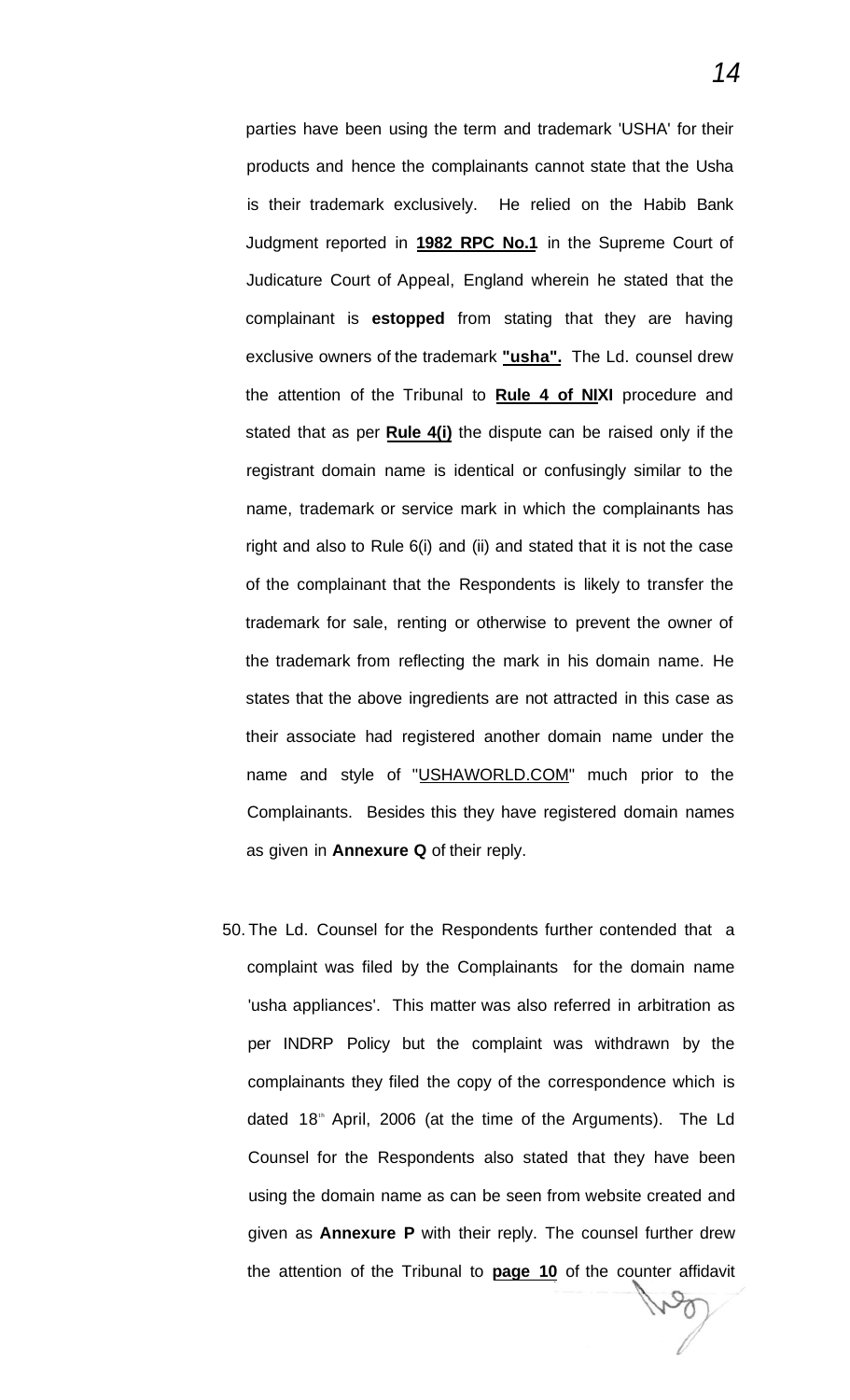which is **Annexure** V which is a print out of the website of the complainant wherein he points out that as on 24/03/04 the Complainants website "usha-world.in" is not even ready, clearly establishes that they are not using the same.

- 51. Mr. Benjamin, Ld. Counsel for the Complainants in his Rejoinder Arguments inter alia stated that there are various applications / registration pending for the trade mark "usha" which have been filed by the complainant. The Ld. Counsel for the Complainant states that they have coined the word USHAWORLD for its sales counters and show rooms in the year 2002. The complainants have drawn the attention of the Tribunal to their **Annexure 3** to establish their use of the word "ushaworld". The counsel further drew to the attention of the Tribunal **Annexure 4** which are clippings of various newspapers for the period from April and May 2003 wherein the use of the word "ushaworld" for Complainants show rooms has been published and he further invited attention to page **34, 35, 37, 39 & 41** of **Annexure 4** to establish the use of **"ushaworld".**
- 52.The counsel for the Claimants points out that **Annexure 5** clearly shows that they had acquired the domain name "USHA-WORLD.IN" and further state that the Respondents claiming rights on Usha Shriram and logo is irrelevant to the present proceedings and the Annexures relating to the same does not substantiate their claims.
- 53. The counsel for the Complainants points out that **Annexure 4** of their affidavit clearly establish that they are using the mark "ushaworld" and hence they ought to be given domain name "ushaworld.in" and that **Annexure 5** of their affidavit is their

2 0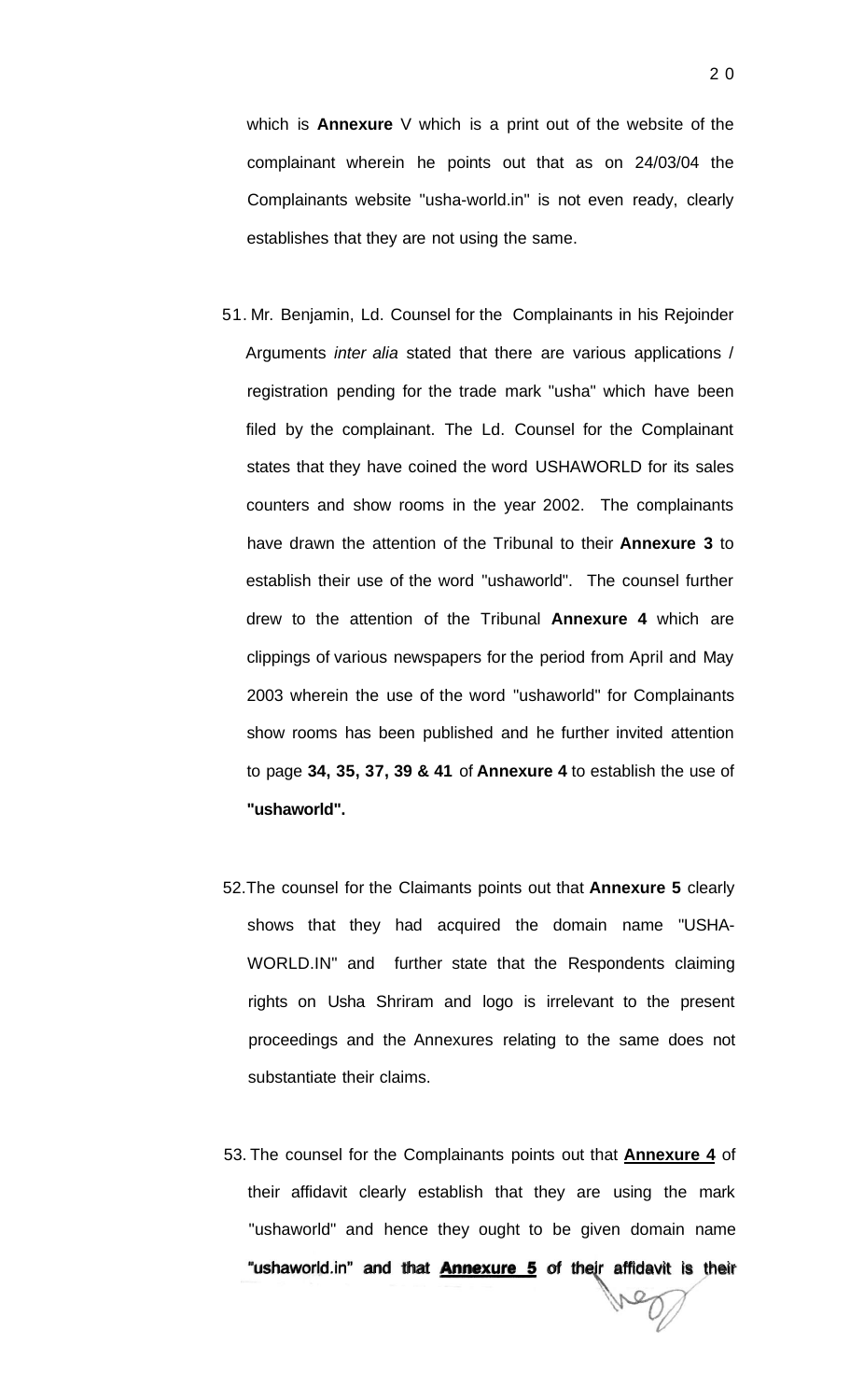registering the domain name USHA-WORLD.IN on 16<sup>th</sup> February, 2005 and that the use of "ushaworld.in" by the Respondents is likely to create confusion and has been done with mala fide intention and that the Respondents are not making actual use of the said domain name.

- 54. The Complainants have denied the contention of the Respondents that they have been conspicuously and pervasively using the trade mark "usha" by mutual consent and agreement and they have further denied that the Group is constitutes one economic entity for the purpose of proprietorship of the trade mark. The complainant further alleged that the Respondents never used the mark "usha" per se and that they have only used the five block logo Usha and Shriram and the matters are subjudice and the Respondents should not try to derive mileage out of matters which are pending before courts.
- 55. The Complainants counsels' main stress is that they have been using the term "usha world" since 2002 in respect of their showrooms. The Complainant have further sated that by a license given to them by the Respondents for the use of trade mark "Usha" and "Usha Shriram" at **Annexure** F of their reply does not give them the right to apply or to register domain name "ushaworld.in" and the said registration smacks of duplicity and mala fide intention.
- 56. The Complainants have further invited the attention of the Tribunal to para **IX(a)** of their Rejoinder and stated that the Respondents reliance to their proceedings before the Intellectual Property Authority in Sri Lanka qua their application was accepted only after JEW gave its letter of consent. He further emphasized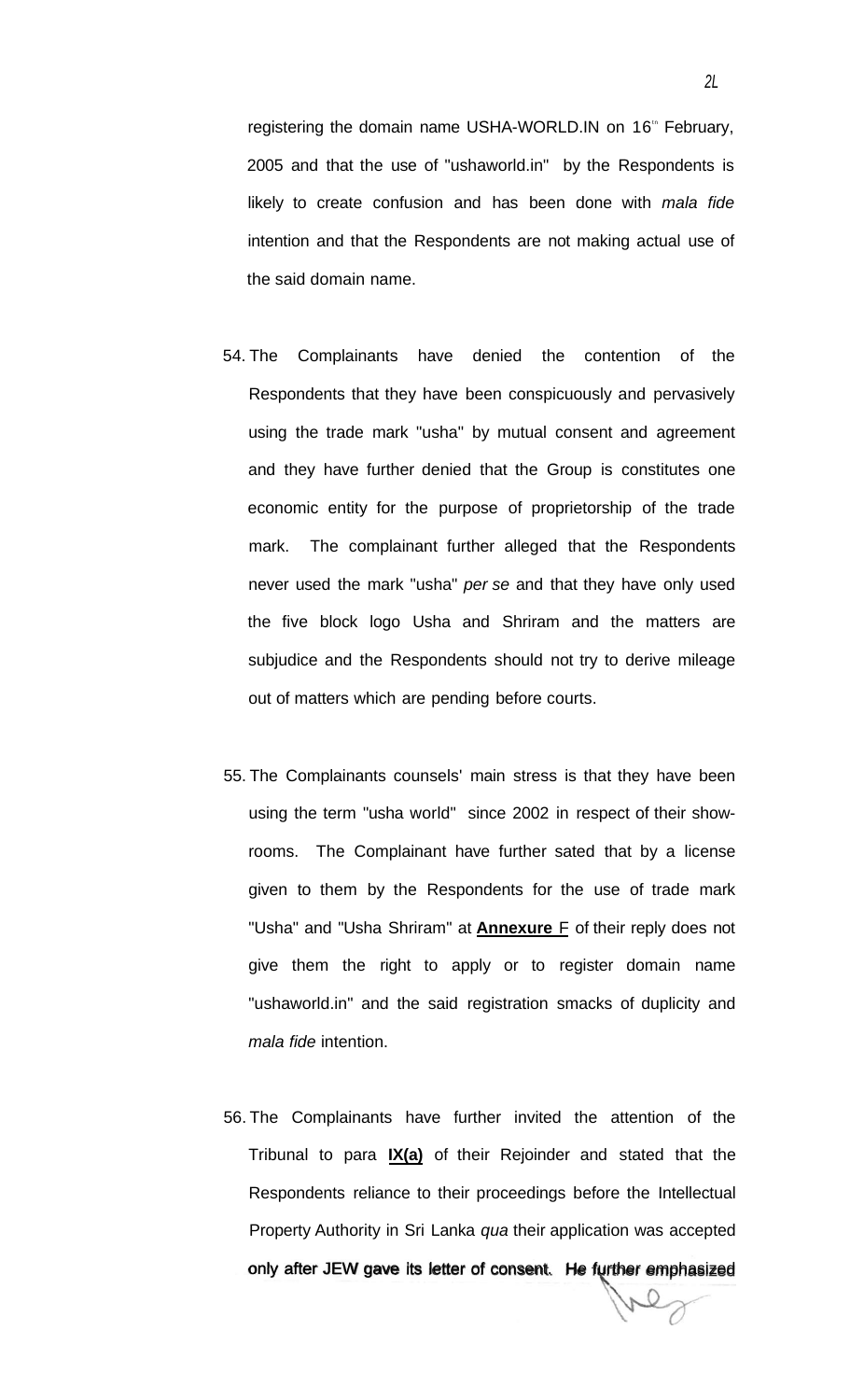that while quoting the orders of Calcutta High Court the Respondent has purposefully suppressed that the order of Calcutta High Court directs the Respondents only to sell products prominently displaying the LEXUS logo for this the counsel drew the attention to para **IX(a)** of their Rejoinder. The Ld counsel for Complainants further states that the Respondent's reliance on the citation at **Annexure M** is bad as this matter is before the Hon'ble Delhi High Court in RFA 843 of 2005 hence the Respondents cannot derive any extra mileage out of the said judgment. He drew the attention of the Tribunal to page **IX(a)** of their rejoinder wherein orders passed by the Hon'ble Delhi High Court have been quoted.

- 57. That complainants, also drew the attention of the Tribunal to Para 20 (v) page 12 of the Rejoinder and judgment of Hon'ble Supreme Court **1996 PTC 16 SC** qua the trade Mark WHIRLPOOL and stated that Respondents are in the habit of improperly registering the Trade Mark of others.
- 58. The Complainant further invited the attention of the Tribunal to their sur rejoinder wherein have annexed a copy of a WHOIS report which points out that they had registered the domain name ['MYUSHAWORLD.com"](http://) on **09.6.2000.** Apart from the above, the complainants have on 25-4-06 handed over a print out of the web site of "ushaworld.in" which is being run by Chinar Trust and stated that the same is not in use and has not been developed by the Respondents as they have no use for the same. In their arguments the counsel for complainants states that they have been using the term "ushaworld" prior to the Respondents. In augmentation of his arguments Mr. Benjamin states that the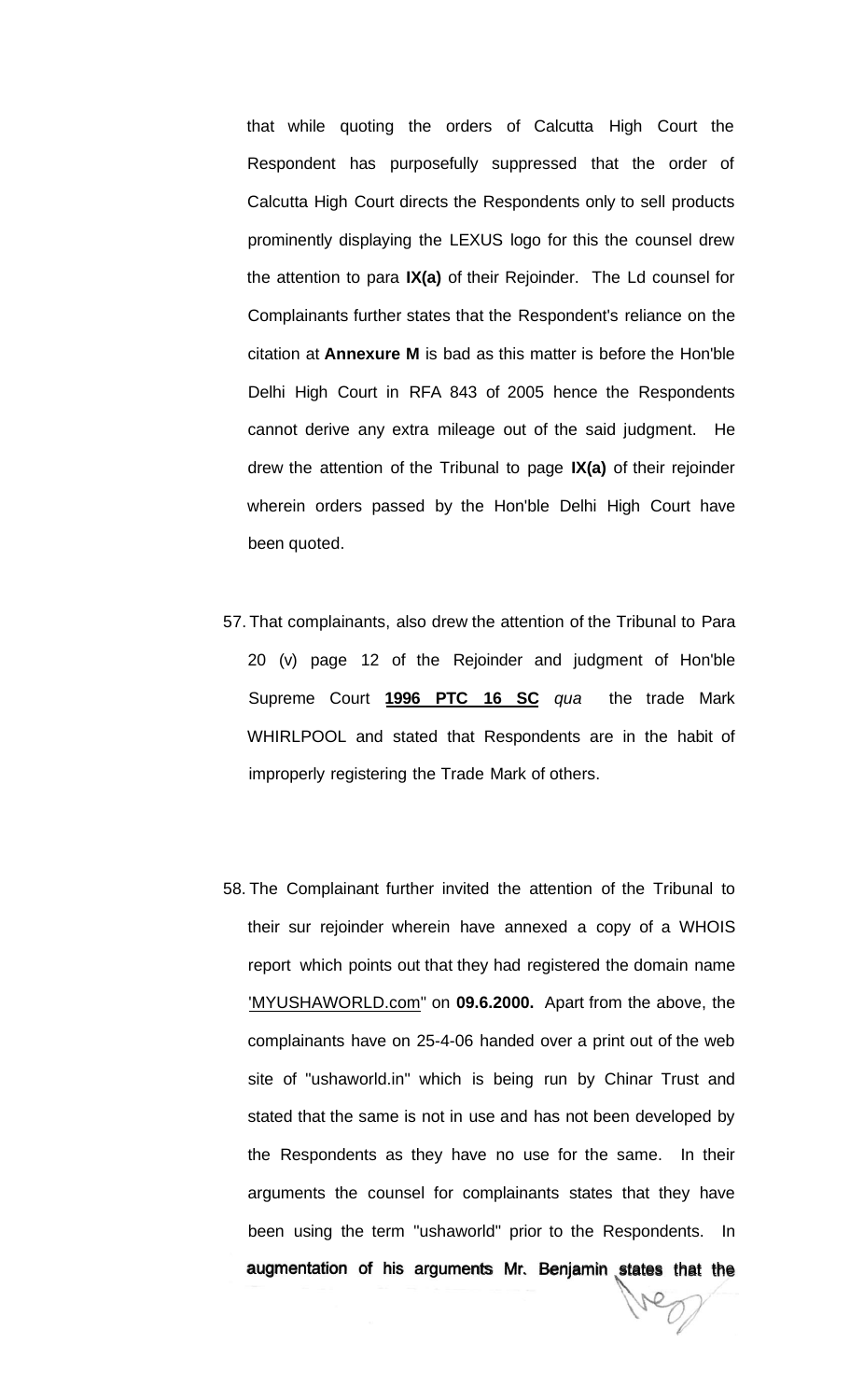registrant i.e., Chinar Trust has never used the word "ushaworld" and even the domain name which is give to them the website is not functioning. The counsel drew the attention of the Tribunal to the counter affidavit of Chinar Trust i.e., Respondent para 11.10 at page 7 wherein the Respondents have falsely stated that the use of the term "USHAWORLD" by the Respondents associate company was prior to that of the complainants.

- 59. The counsel for the complainant drew the attention to **Annexure**  T & **U** filed by the Respondents in their counter affidavit and pointed out that the same belongs to their associate company Usha Shriram Furniture Industries and there is no acquisition of rights by the Respondents from Usha Shriram Furniture Industries. The counsel for the complainant further, stated that "there is no application or trade mark or copy right for the word "ushaworld" and since there was no trademark hence the Respondents and the Complainants went for the non-trademark category of the .IN Registry.
- 60. At this juncture the Tribunal places that the Respondents at the close of the arguments have filed a letter dated 26.4.2006 from Usha Shriram Enterprises (Pvt.) Ltd formerly Usha Shriram Furniture Industries (P) Ltd stating that they have no objection if the domain name is used by Chinar Trust.
- 61. The complainant's counsel pointed out that the present arbitration is regarding "ushaworld.in" only and the present arbitration ought to revolve around it only and not go into the question of the Trade Mark'USHA'. bet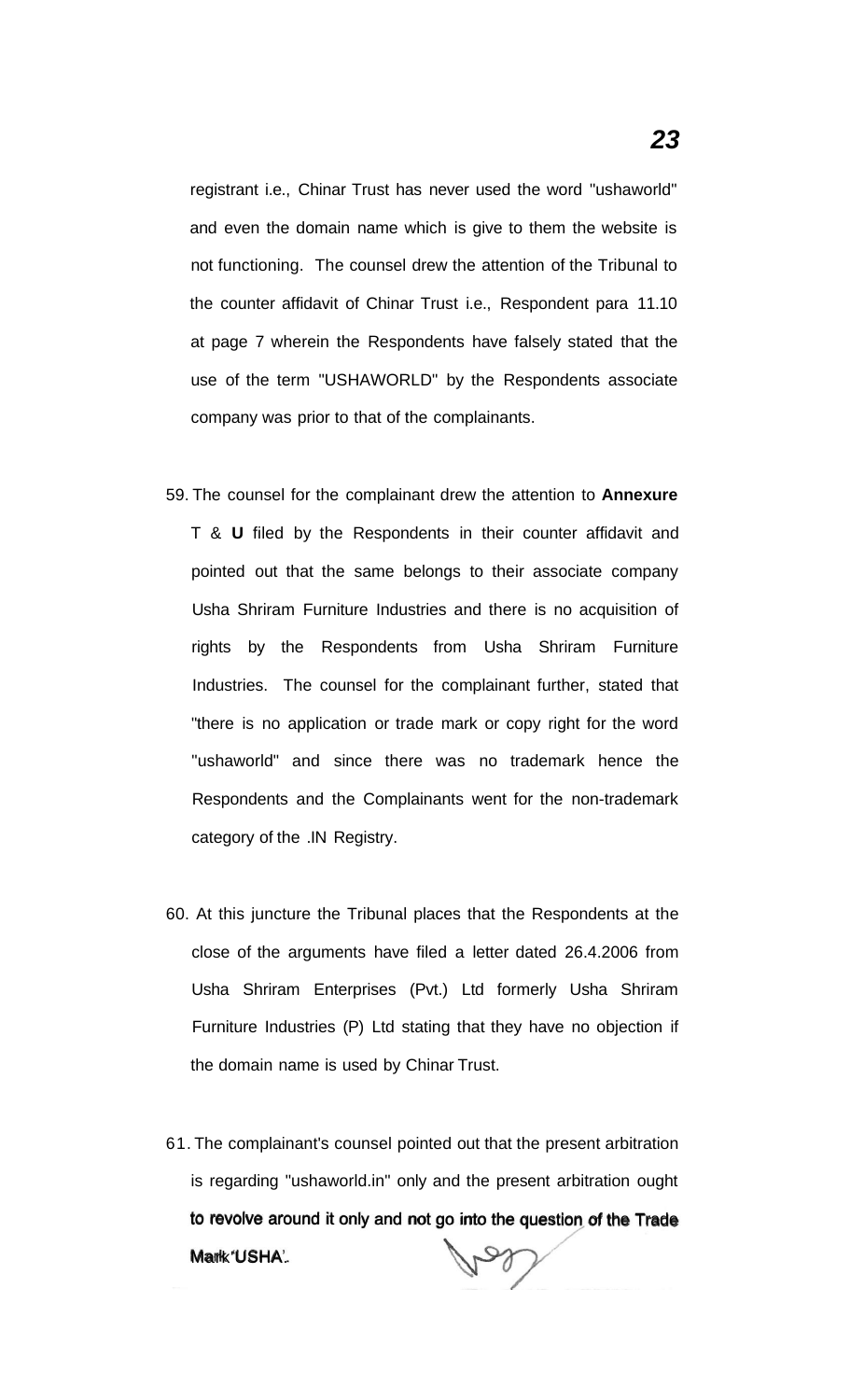- 62. The Complainant's counsel has stated that the Respondents are riding a piggy back on the rights of their so called associate company Usha Shriram Enterprises for the domain name [ushaworld.com.](http://ushaworld.com) The complainants relied on the judgment of Pfizer reported **2006/32** PTC **208** Delhi in support of his contentions.
- 63. After hearing the arguments and going through the pleadings and the documents filed this Tribunal has come to the following conclusion:
- 64. Since both the parties have filed documents on the eve / at the time / after the close of the Arguments though this is not a healthy practice but this Tribunal takes the same on record in the interest of justice.
- 65. That so far as the name or Trade Mark "USHA" is concerned both the parties are using the same for long number of years and they have jointly contested cases against third parties. Since the matter regarding trademark USHA is being contested before various courts it is not within the powers of this Tribunal to give any finding qua the ownership rights of "Usha" which as aforestated the parties are keenly contesting against one another in various fora. The scope of this Arbitration is confined to the domain name "ushaworld.in". It is the main stress of the complainants that they have coined the word "USHAWORLD" and using the said term opened show rooms with the said term USHAWORLD displayed prominently on the showrooms. They have also shown that they got the domain name "MYUSHAWORLD.COM"as early as 9<sup>th</sup> June 2000. They have also annexed as **Annexure** 4 to their Rejoinder Affidavit Press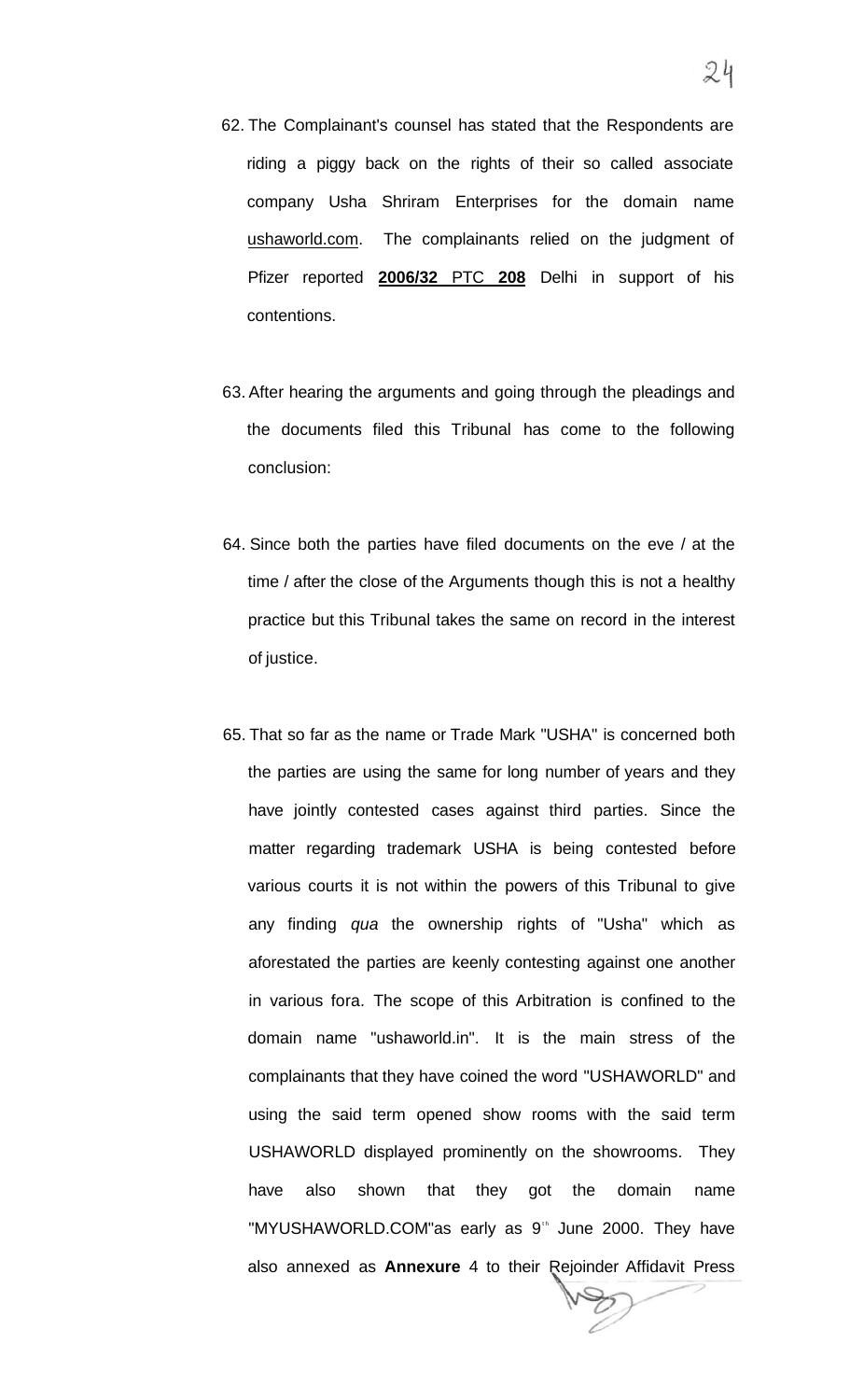Clippings to show that they are using the term 'USHAWORLD' for their showrooms prior to the use of the term USHAWORLD by the Respondents. If it was so it is to be seen who were prior for the use of the term "USHAWORLD". The Respondents have shown that one of their group companies Usha Shriram Enterprises have got the domain name "[ushaworld.com"](http://ushaworld.com) registered on 24<sup>th</sup> January 2000 prior to the "coining" the term ushaworld by the Complainants whose **Annexure** 4 as given in their Rejoinder relate to a period of year 2003. Not only this that the Respondents have annexed a copy of the retention sheet given at **Annexure** T of the Counter Affidavit wherein there is an application filed for registering "[USHAWORLD.COM"](http://USHAWORLD.COM) with the Trade Marks Registry and the same is dated 26/09/2000. To counter this the Claimants have filed with their sur rejoinder the said registration of the domain name word "[MYUSHAWORLD.COM"](http://MYUSHAWORLD.COM) which is dt. 9-6-2000 whereas as pointed out earlier the Respondents have shown that their sister company Shriram Enterprises had got the domain name "[USHAWORLD.COM"](http://USHAWORLD.COM) as early as 24-1-2000. The Respondents have also filed the letter from the said Usha Shriram Enterprises that they have no objection to Respondents use of domain name "[USHAWORLD.COM"](http://USHAWORLD.COM) as they are their sister concern.

66. The above throws to light that the Respondents' associates though are not party to this arbitration were prior to the use of "ushaworld". Not only this even the advertisement given for the show rooms are for the year 2003. The Respondents have stated that they have coined the word "ushaworld" for their show rooms but the coining of the term is in the year 2003 whereas amongst various documents filed by the Respondents particularly their **Annexure R,** T & **U** shows that the Respondent's associate  $\varepsilon_{\mathcal{O}}$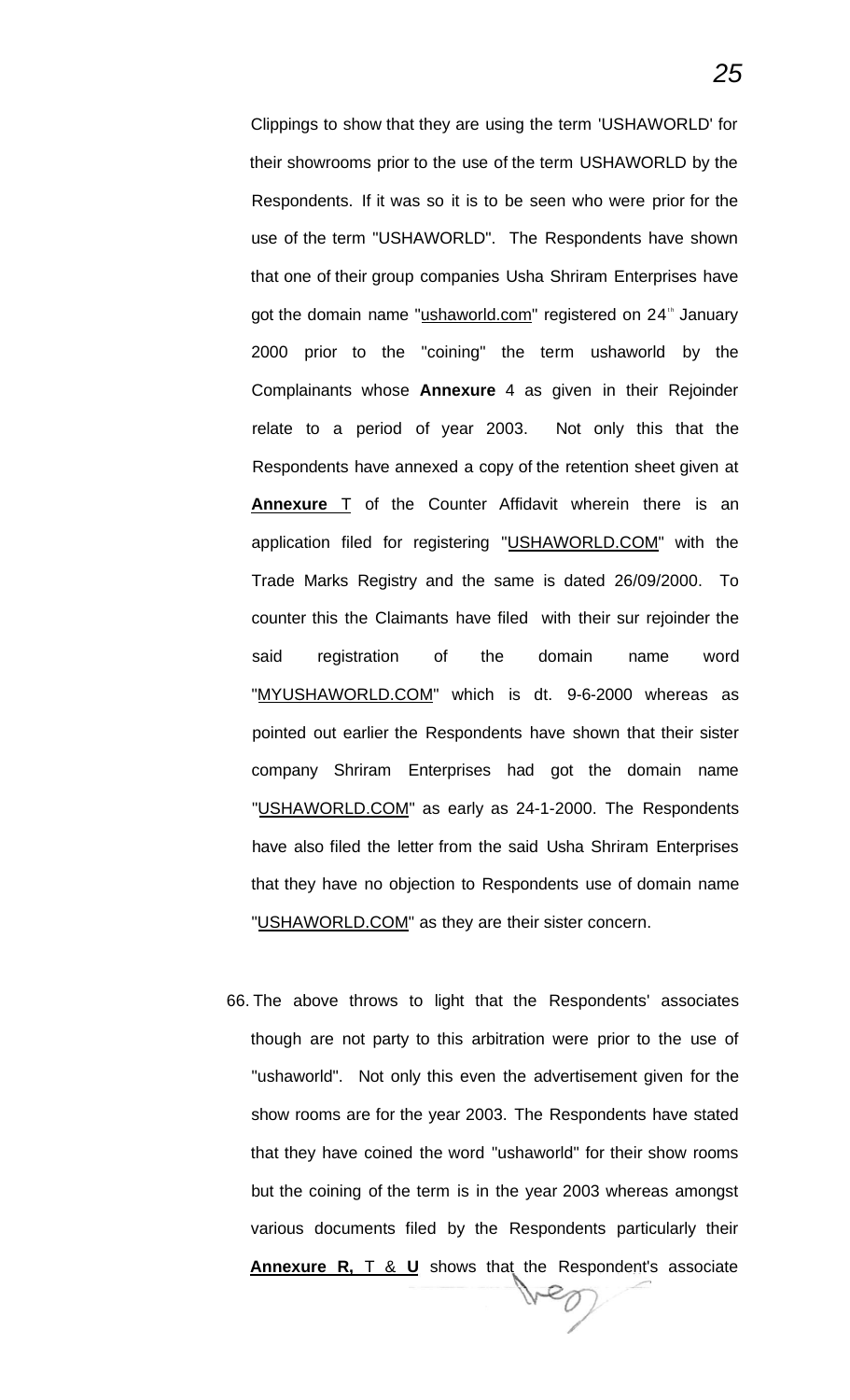company M/s Usha Shriram Enterprise had decided to use the term as early as January 2000, much prior to the Complainants. The complainants counsels contention was that the Respondents are using registration of another company would not be allowed to 'ride piggy back on the rights belonging to another entity'. However, this Tribunal finds that even the complainants have claimed exclusive rights to the 'USHA' based trade mark of their associate company Jay Engineering Works and hence they cannot take this stand to exclude Respondents from establishing their contentions based on the Registration of their associate company, This leads the Tribunal to make a hypothetical scenario in its mind in which it is supposed that instead of Chinar Trust the complainants would have got the registration for domain name "ushaworld.in" what would have happened. The answer is clear that the Registrant of [USHAWORLD.COM i](http://USHAWORLD.COM).e. M/S Shri Ram Enterpriases would have raised the dispute. One cannot loose right of such a probability. Apart from above, the complainants have relied upon a judgment of Hon'ble Delhi High Court reported as **2006 (32) PTC 208(Del)** titled Pfizer Products Inc. vs Altamash Khan & Anr. The case of Pfizer Products was a case where a cyber squatter ie the defendant had malafidely without having any interest in VIAGRA registered a domain name viagra.in under the sunrise policy which was on first come first serve basis . The Plaintiff company i.e., Pfizer had registered trademark of "VIAGRA" in 147 countries and in such a background the Hon'ble Court had held the Defendant does not have any interest in the domain name "viagra.in" apart from putting it up for sale.

67. Unfortunately this judgment does not come to the aid of the complainants as in the present Arbitration both the parties have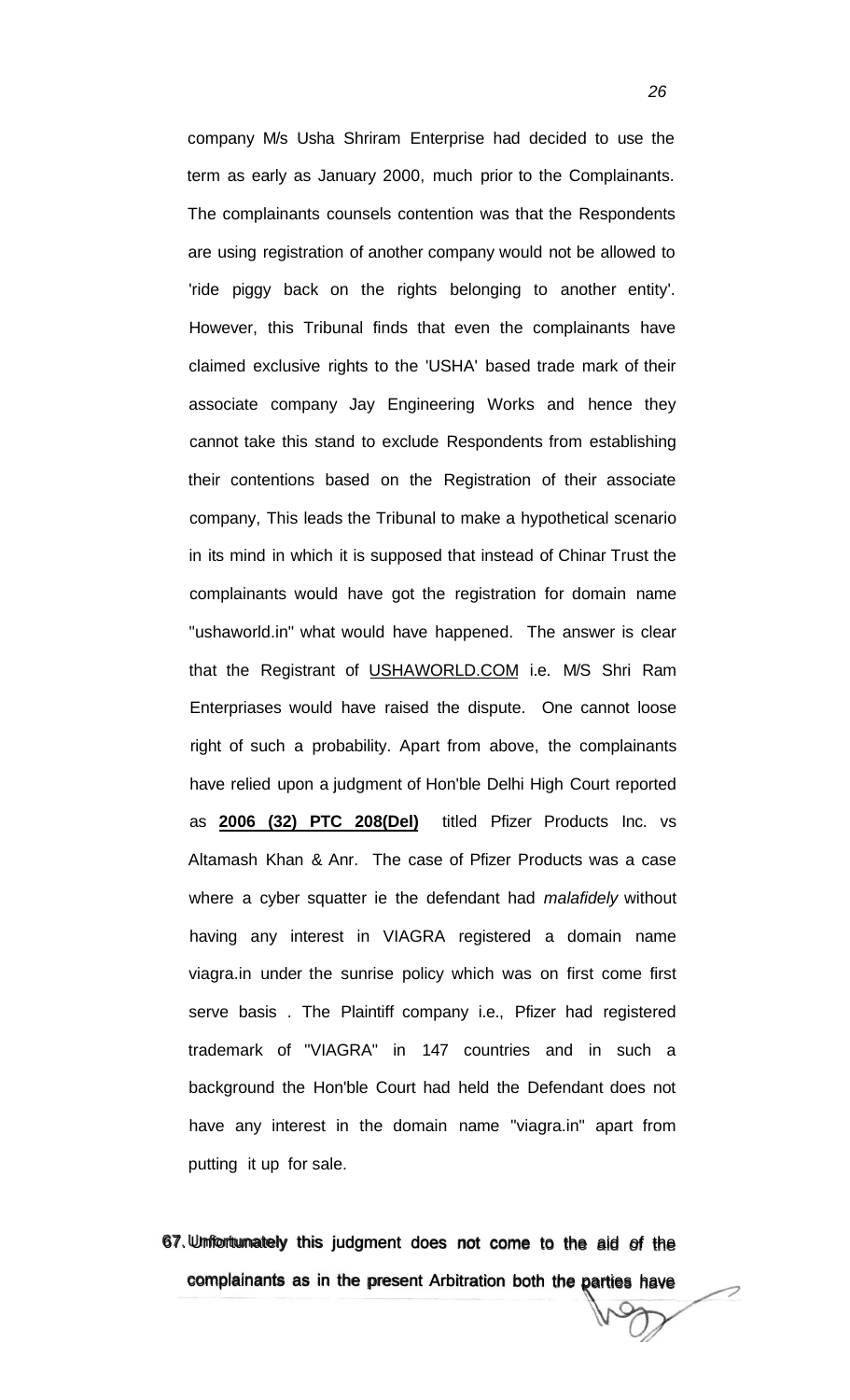shown the use of the trademark "usha" which they have been using as a group for many years and apparently now there are some legal battles between the parties.

- 68. From the above it is clear that the Respondents and their associate companies have also been prior in the use of the word "ushaworld" and have also been prior in registering the domain name "ushaworld.in". The Pfizer case is not attracted here as the Respondents have shown that they have put the web site in operation and on the contrary have also shown that the web site USHA-WORLD.IN registered by the Claimants is still inactive .
- 69. The parties attentions were drawn to a judgment of Hon'ble S.C. **2004(5) Co. Law Journal 1 S C** wherein again it was made clear that the domain names were being given on "first come first serve basis" and the Respondents' application was admittedly prior to that of the complainants. Moreover the Respondents have an interest in the word "Ushaworld" be it for themselves be it for their sister concern as they are part of a large group and are using the "House Mark" "USHA" for decades.
- 70. That there is nothing in the Complainant or the evidence annexed there to show that the Respondents are cyber squatters and have taken this domain name which is confusingly similar to the name of the complainant. As seen above both are trading and marketing goods under the brand name and trademark "usha" and they have already stated that they are not selling goods in competition with one another. In fact the complainants are distributors and marketing agents of the Respondents' products hence it cannot be also said that the domain name has been acquired in bad faith.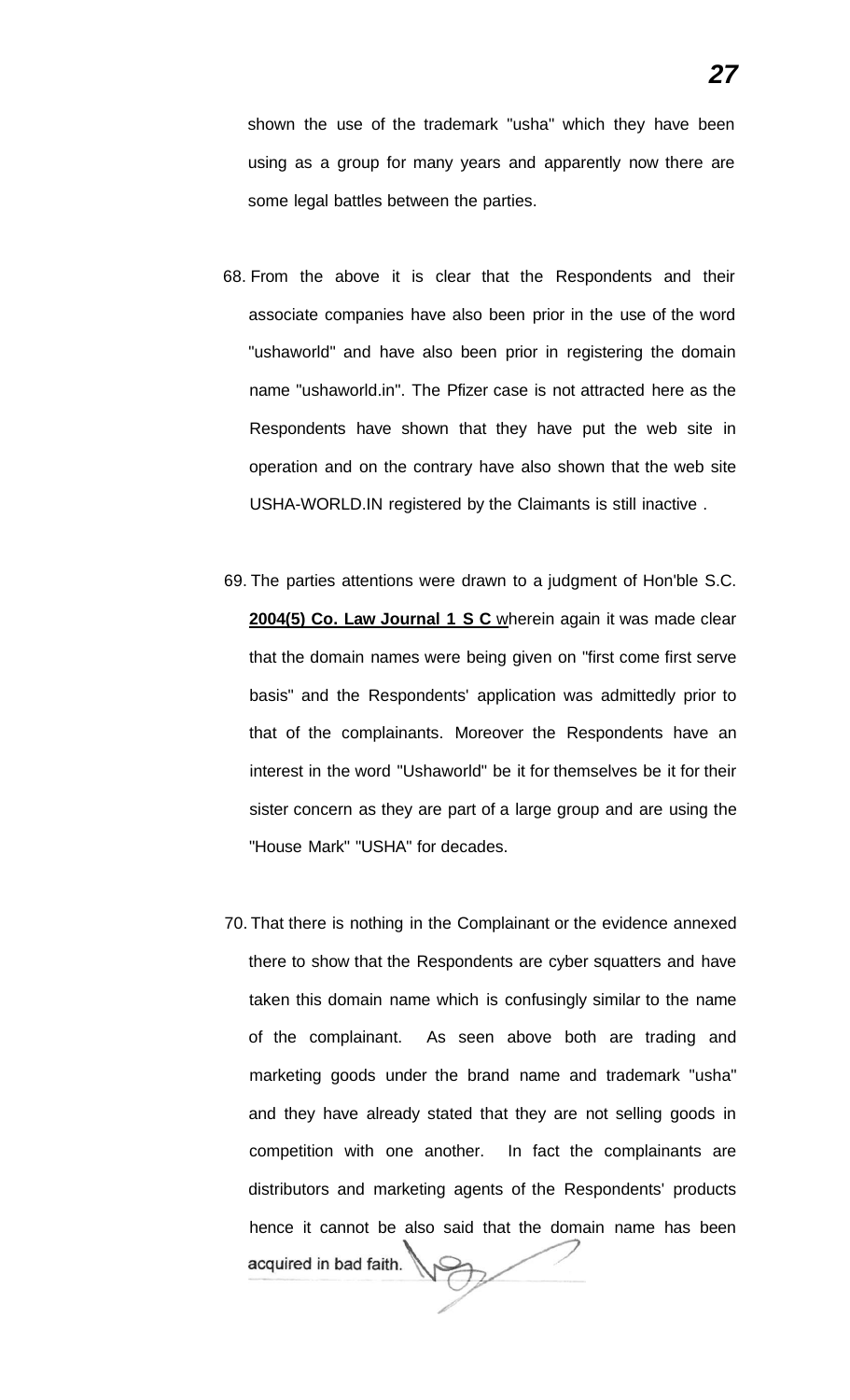- 71. In view of the above, on "first come first serves" basis the domain name registered by Chinar Trust "ushaworld.in" was prior as per sunrise policy and it was in a open category and not in a trademark category hence and both the parties and their associates have been using the House Mark "USHA" and hence the complainants cannot lay and claim of the exclusivity on the count of "USHA".
- 72. This Tribunal is also at a loss to find answers to the following questions (1) why the Complainant did not initiate any opposition in the year 2000 when the associate company of the Respondents had taken the domain name "[USHAWORLD.COM"](http://USHAWORLD.COM) (2) why the complainants thereafter subsequently contended themselves with the domain name "[MYUSHAWORLD.COM".](http://MYUSHAWORLD.COM)
- 73. Logically they should have in the year 2000 raised a dispute but they did not do so. It is also not clear as to why the Complainants withdrew the second dispute which they raised qua domain name "Usha Appliances".
- 74. Keeping in view of the above it is clear that the claimants have not been able to establish any long use or exclusive use of the word "USHAWORLD" which they have stated that they have coined for their show rooms. In view of above this Tribunal , awards that Respondents are entitled to retain the domain name "ushaworld.in" which they have got registered prior to the complainants in the open category under the sunrise policy. The complainant's have not been able to show that they were prior in use of the term "ushaworld" or have been exclusively using the term "ushaworld". The complainants have not been able to